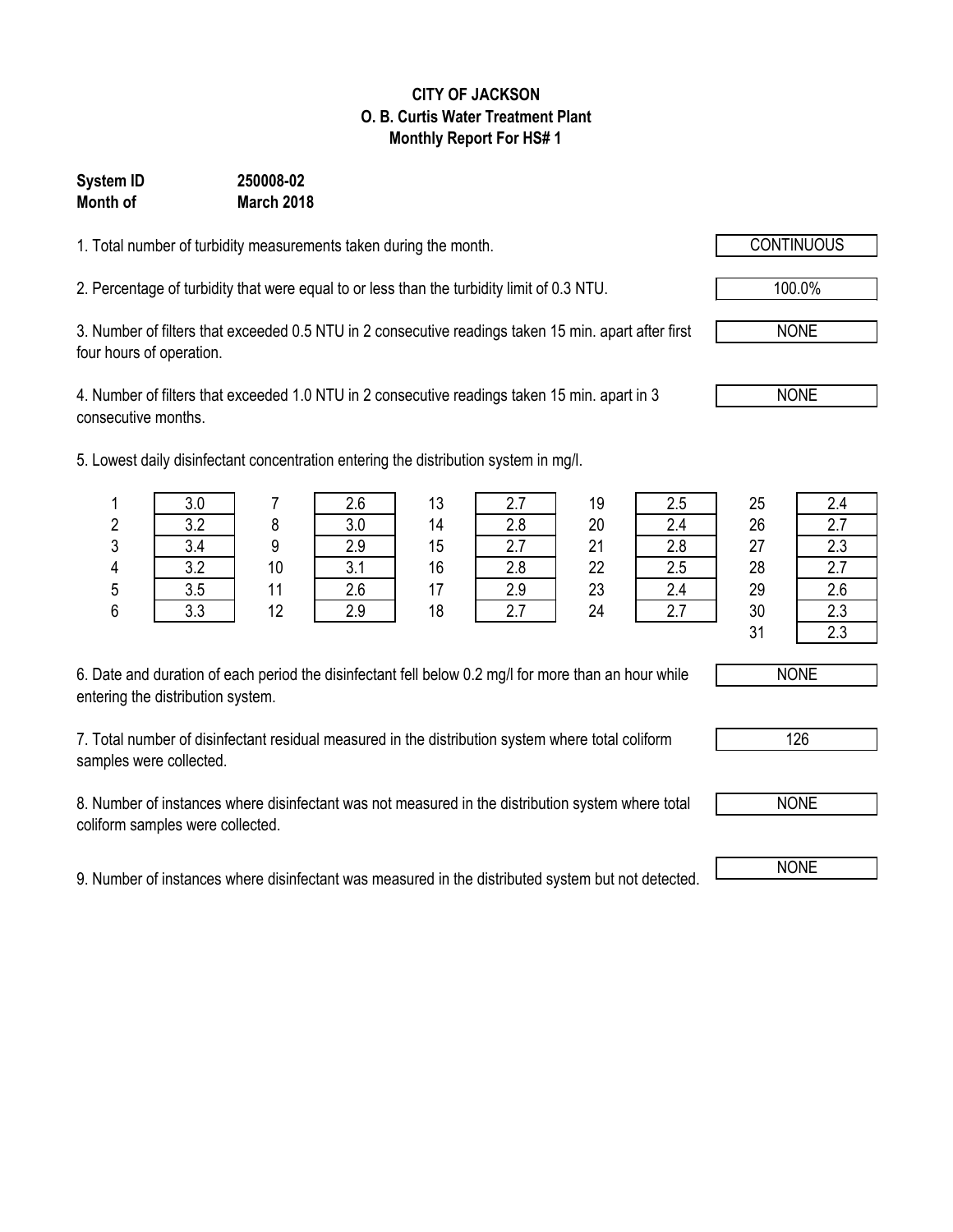### **O. B. Curtis Surface Water Treatment Plant City Of Jackson, MS Turbidity Compliance Report**

# **System ID** 250008-02<br> **Month Of** March 2018

|                 | <b>TURBIDITIES (NTU)</b> |                |                 |  |  |  |
|-----------------|--------------------------|----------------|-----------------|--|--|--|
| <b>Mar 2018</b> | <b>RAW</b>               | <b>SETTLED</b> | <b>FINISHED</b> |  |  |  |
| 1               | $\frac{32.2}{ }$         | 1.28           | 0.06            |  |  |  |
| $\overline{2}$  | 33.3                     | 1.16           | 0.05            |  |  |  |
| 3               | 18.5                     | 0.94           | 0.05            |  |  |  |
| 4               | 20.0                     | 0.90           | 0.05            |  |  |  |
| 5               | 22.7                     | 1.28           | 0.19            |  |  |  |
| 6               | 24.5                     | 1.08           | 0.06            |  |  |  |
| 7               | 37.1                     | 1.95           | 0.20            |  |  |  |
| 8               | 32.8                     | 1.68           | 0.05            |  |  |  |
| 9               | 21.9                     | 0.97           | 0.04            |  |  |  |
| 10              | 31.9                     | 1.22           | 0.04            |  |  |  |
| 11              | 23.1                     | 1.05           | 0.04            |  |  |  |
| 12              | 35.5                     | 1.22           | 0.10            |  |  |  |
| 13              | 25.0                     | 0.71           | 0.07            |  |  |  |
| $\overline{14}$ | 25.8                     | 0.75           | 0.04            |  |  |  |
| 15              | 25.8                     | 1.35           | 0.08            |  |  |  |
| 16              | 23.4                     | 1.19           | 0.06            |  |  |  |
| 17              | 19.1                     | 0.56           | 0.04            |  |  |  |
| $\overline{18}$ | 18.7                     | 0.61           | 0.04            |  |  |  |
| 19              | 18.9                     | 0.75           | 0.05            |  |  |  |
| 20              | 24.6                     | 0.78           | 0.03            |  |  |  |
| 21              | 21.8                     | 0.78           | 0.04            |  |  |  |
| 22              | 19.8                     | 0.85           | 0.05            |  |  |  |
| 23              | 18.7                     | 0.90           | 0.07            |  |  |  |
| 24              | 18.0                     | 1.09           | 0.05            |  |  |  |
| 25              | 18.4                     | 0.77           | 0.03            |  |  |  |
| 26              | 17.4                     | 1.25           | 0.05            |  |  |  |
| 27              | 19.6                     | 0.94           | 0.05            |  |  |  |
| 28              | 27.5                     | 1.34           | 0.04            |  |  |  |
| 29              | 30.5                     | 1.09           | 0.05            |  |  |  |
| 30              | 19.5                     | 0.85           | 0.04            |  |  |  |
| 31              | 20.1                     | 0.70           | 0.04            |  |  |  |
| <b>MIN</b>      | 17.4                     | 0.56           | 0.03            |  |  |  |
| <b>MAX</b>      | 37.1                     | 1.95           | 0.20            |  |  |  |
| <b>AVG</b>      | 24.1                     | 1.03           | 0.04            |  |  |  |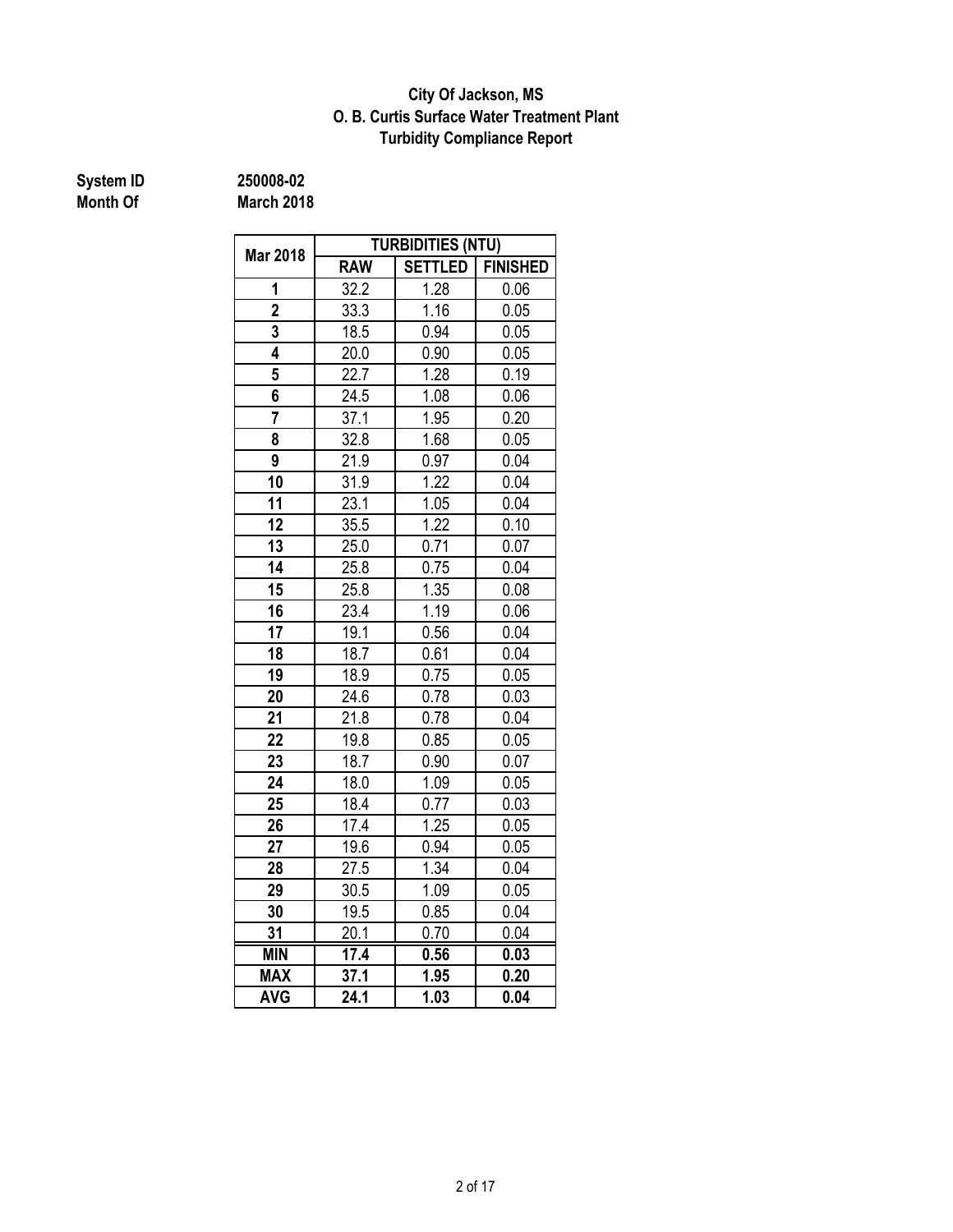### **City Of Jackson, MS O. B. Curtis Surface Water Treatment Plant Turbidity Compliance**

# **System ID** 250008-02<br> **Month Of** March 2018

| <b>Mar 2018</b> | <b>TIME</b> |         |         |          |         |         |  |  |  |
|-----------------|-------------|---------|---------|----------|---------|---------|--|--|--|
|                 | 12:00 AM    | 4:00 AM | 8:00 AM | 12:00 PM | 4:00 PM | 8:00 PM |  |  |  |
| 1               | 0.05        | 0.05    | 0.05    | 0.06     | 0.05    | 0.06    |  |  |  |
| $\overline{2}$  | 0.05        | 0.05    | 0.05    | 0.05     | 0.05    | 0.05    |  |  |  |
| 3               | 0.05        | 0.05    | 0.05    | 0.05     | 0.05    | 0.05    |  |  |  |
| 4               | 0.05        | 0.05    | 0.04    | 0.04     | 0.04    | 0.05    |  |  |  |
| $\overline{5}$  | 0.19        | 0.05    | 0.04    | 0.05     | 0.05    | 0.05    |  |  |  |
| 6               | 0.05        | 0.06    | 0.05    | 0.05     | 0.05    | 0.05    |  |  |  |
| $\overline{7}$  | 0.05        | 0.05    | 0.20    | 0.05     | 0.05    | 0.05    |  |  |  |
| 8               | 0.05        | 0.04    | 0.04    | 0.04     | 0.04    | 0.04    |  |  |  |
| $\overline{9}$  | 0.04        | 0.04    | 0.04    | 0.04     | 0.04    | 0.04    |  |  |  |
| 10              | 0.04        | 0.04    | 0.04    | 0.04     | 0.04    | 0.04    |  |  |  |
| 11              | 0.04        | 0.04    | 0.04    | 0.04     | 0.04    | 0.04    |  |  |  |
| 12              | 0.05        | 0.03    | 0.10    | 0.04     | 0.03    | 0.04    |  |  |  |
| 13              | 0.07        | 0.04    | 0.04    | 0.03     | 0.03    | 0.03    |  |  |  |
| 14              | 0.04        | 0.04    | 0.03    | 0.04     | 0.04    | 0.04    |  |  |  |
| 15              | 0.08        | 0.04    | 0.03    | 0.03     | 0.03    | 0.03    |  |  |  |
| 16              | 0.06        | 0.03    | 0.03    | 0.03     | 0.04    | 0.04    |  |  |  |
| 17              | 0.03        | 0.04    | 0.03    | 0.04     | 0.04    | 0.04    |  |  |  |
| 18              | 0.04        | 0.04    | 0.03    | 0.04     | 0.04    | 0.04    |  |  |  |
| 19              | 0.05        | 0.04    | 0.03    | 0.04     | 0.04    | 0.03    |  |  |  |
| 20              | 0.03        | 0.03    | 0.03    | 0.03     | 0.03    | 0.03    |  |  |  |
| 21              | 0.04        | 0.03    | 0.03    | 0.04     | 0.04    | 0.03    |  |  |  |
| 22              | 0.03        | 0.03    | 0.03    | 0.04     | 0.04    | 0.05    |  |  |  |
| 23              | 0.05        | 0.04    | 0.04    | 0.04     | 0.04    | 0.07    |  |  |  |
| 24              | 0.05        | 0.04    | 0.04    | 0.03     | 0.03    | 0.03    |  |  |  |
| 25              | 0.03        | 0.03    | 0.03    | 0.03     | 0.03    | 0.03    |  |  |  |
| 26              | 0.05        | 0.03    | 0.04    | 0.04     | 0.03    | 0.03    |  |  |  |
| 27              | 0.05        | 0.03    | 0.03    | 0.03     | 0.03    | 0.03    |  |  |  |
| 28              | 0.04        | 0.04    | 0.04    | 0.04     | 0.03    | 0.04    |  |  |  |
| 29              | 0.04        | 0.05    | 0.04    | 0.04     | 0.04    | 0.03    |  |  |  |
| 30              | 0.04        | 0.03    | 0.04    | 0.03     | 0.03    | 0.03    |  |  |  |
| 31              | 0.03        | 0.04    | 0.04    | 0.03     | 0.03    | 0.03    |  |  |  |
| <b>MIN</b>      | 0.03        | 0.03    | 0.03    | 0.03     | 0.03    | 0.03    |  |  |  |
| <b>MAX</b>      | 0.19        | 0.06    | 0.20    | 0.06     | 0.05    | 0.07    |  |  |  |
| <b>AVG</b>      | 0.05        | 0.04    | 0.04    | 0.04     | 0.04    | 0.04    |  |  |  |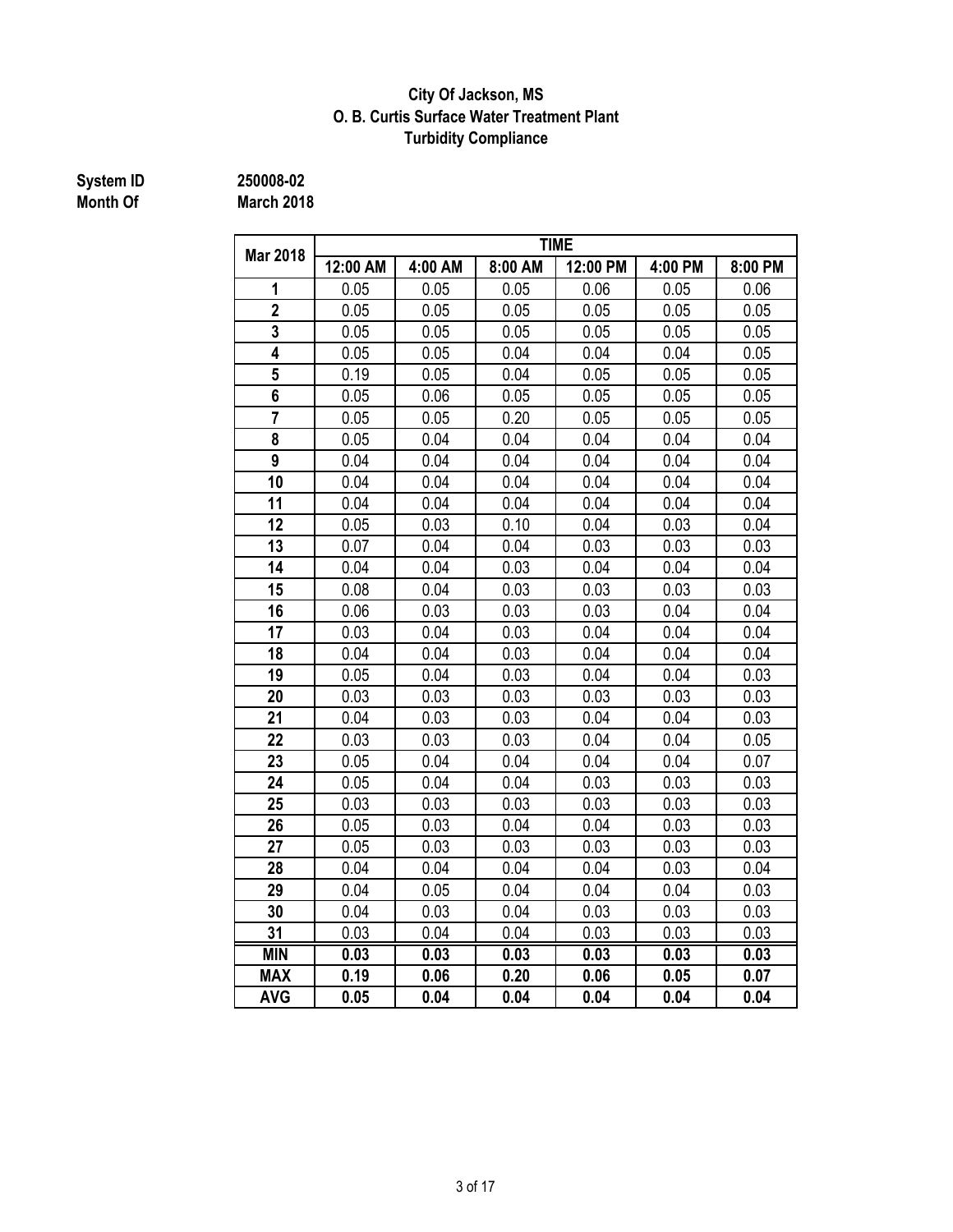### **Disinfectant Compliance City Of Jackson, MS O. B. Curtis Surface Water Treatment Plant**

**System ID 250008-02**

| <b>Month Of</b> | <b>March 2018</b> |
|-----------------|-------------------|

| <b>Mar 2018</b>  | <b>TIME</b>      |         |         |                  |         |                  |  |  |  |
|------------------|------------------|---------|---------|------------------|---------|------------------|--|--|--|
|                  | 12:00 AM         | 4:00 AM | 8:00 AM | 12:00 PM         | 4:00 PM | 8:00 PM          |  |  |  |
| 1                | 3.6              | 3.0     | 3.0     | 3.2              | 3.4     | 3.1              |  |  |  |
| $\overline{2}$   | 3.2              | 3.4     | 3.5     | 3.5              | 3.4     | 3.2              |  |  |  |
| 3                | 3.4              | 3.8     | 3.7     | 3.8              | 3.6     | 3.5              |  |  |  |
| 4                | 3.6              | 3.5     | 3.2     | 3.5              | 3.2     | 3.3              |  |  |  |
| 5                | 3.8              | 3.7     | 3.5     | 3.5              | 3.5     | 3.5              |  |  |  |
| 6                | 3.3              | 3.4     | 3.5     | 3.3              | 3.3     | 3.3              |  |  |  |
| $\overline{7}$   | 3.3              | 3.5     | 3.4     | 3.2              | 2.6     | 2.8              |  |  |  |
| 8                | 3.6              | 3.7     | 3.5     | 3.4              | 3.3     | 3.0              |  |  |  |
| $\boldsymbol{9}$ | 2.9              | 3.2     | 3.3     | 3.1              | 3.3     | 3.6              |  |  |  |
| 10               | 3.5              | 3.9     | 3.7     | 4.0              | 3.1     | 3.1              |  |  |  |
| 11               | 3.0              | 2.6     | 2.9     | 2.9              | 3.5     | 2.9              |  |  |  |
| 12               | 2.9              | 3.7     | 3.6     | 3.6              | 3.0     | 3.7              |  |  |  |
| 13               | 3.6              | 2.8     | 3.2     | 2.7              | 3.3     | 3.4              |  |  |  |
| 14               | 3.5              | 3.5     | 3.5     | 3.4              | 3.2     | 2.8              |  |  |  |
| 15               | 2.8              | 2.7     | 3.1     | 3.2              | 3.1     | 3.1              |  |  |  |
| 16               | 3.1              | 3.1     | 3.0     | 2.8              | 2.9     | 3.1              |  |  |  |
| 17               | 3.1              | 3.3     | 3.4     | 2.9              | 3.0     | 3.1              |  |  |  |
| 18               | 3.0              | 3.0     | 3.0     | 2.7              | 2.8     | 2.8              |  |  |  |
| 19               | 2.5              | 2.9     | 3.0     | 2.9              | 2.8     | 2.7              |  |  |  |
| 20               | 2.7              | 2.8     | 2.8     | 2.4              | 2.9     | 2.9              |  |  |  |
| 21               | 3.7              | 2.8     | 3.0     | 3.0              | 2.9     | 3.4              |  |  |  |
| 22               | 2.6              | 3.1     | 2.5     | 3.3              | 3.0     | 3.0              |  |  |  |
| 23               | 3.0              | 2.9     | 2.7     | 2.4              | 2.8     | 2.6              |  |  |  |
| 24               | 2.7              | 2.9     | 3.0     | 2.8              | 2.7     | 2.7              |  |  |  |
| 25               | 2.7              | 2.5     | 2.9     | 2.4              | 3.0     | 2.9              |  |  |  |
| 26               | 2.8              | 2.7     | 2.7     | 2.7              | 2.7     | 2.8              |  |  |  |
| 27               | 2.3              | 2.6     | 3.2     | 3.5              | 3.5     | 3.5              |  |  |  |
| 28               | 2.8              | 3.4     | 2.7     | 2.7              | 3.1     | 3.0              |  |  |  |
| 29               | 3.0              | 2.9     | 2.9     | 2.8              | 2.6     | 2.7              |  |  |  |
| 30               | 2.7              | 2.9     | 3.0     | 2.3              | 2.3     | 2.9              |  |  |  |
| 31               | 2.9              | 2.3     | 3.3     | 3.1              | 2.7     | 2.3              |  |  |  |
| <b>MIN</b>       | $\overline{2.3}$ | 2.3     | 2.5     | $\overline{2.3}$ | 2.3     | $\overline{2.3}$ |  |  |  |
| <b>MAX</b>       | 3.8              | 3.9     | 3.7     | 4.0              | 3.6     | 3.7              |  |  |  |
| <b>AVG</b>       | 3.1              | 3.1     | 3.2     | 3.1              | 3.1     | 3.1              |  |  |  |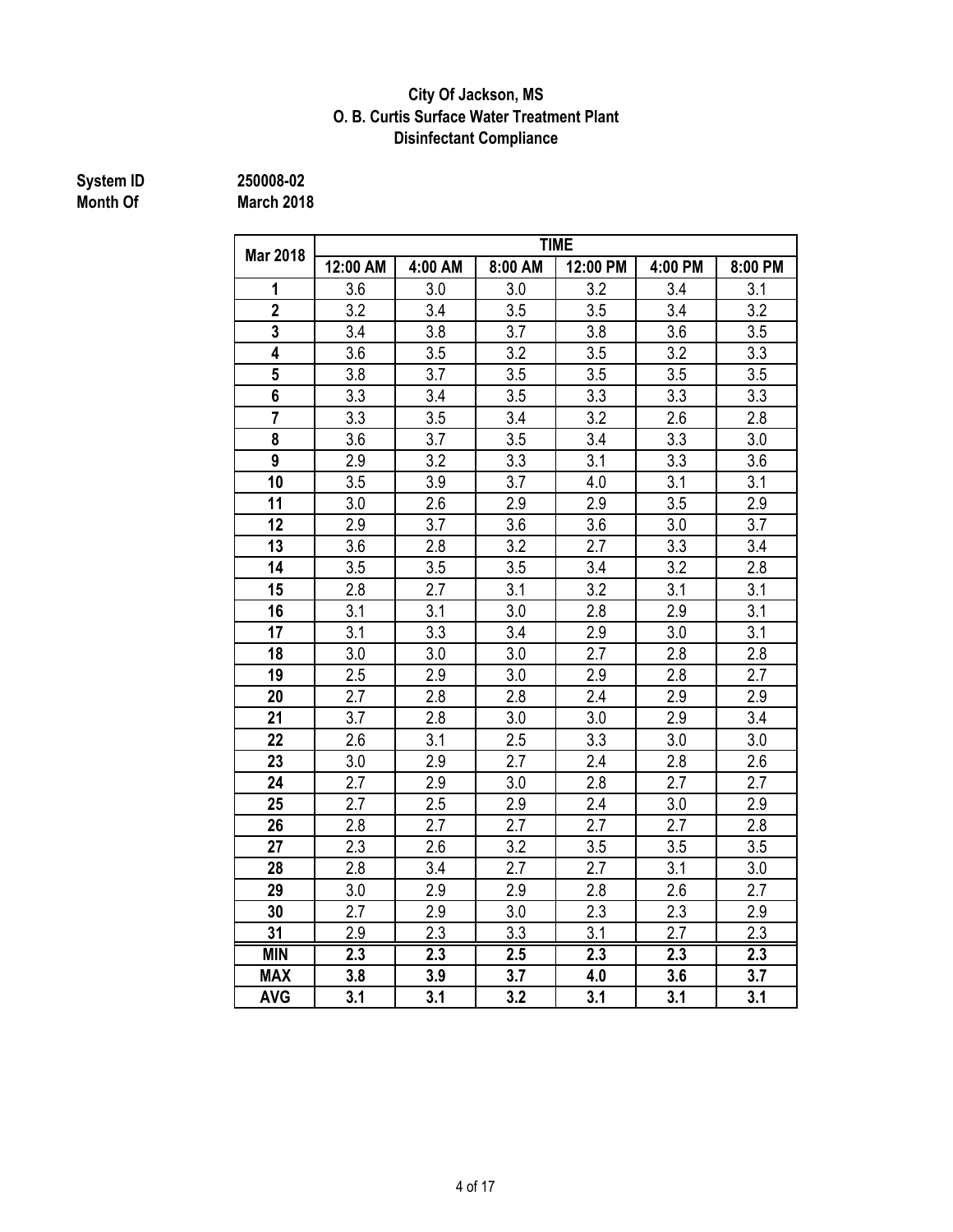### 5 of 17

### **CITY OF JACKSON O. B. Curtis Water Treatment Plant Monthly Report For HS# 2**

### **Month of March 2018 System ID 250008-02**

1. Total number of turbidity measurements taken during the month. CONTINUOUS

2. Percentage of turbidity that were equal to or less than the turbidity limit of 0.3 NTU. 100.0%

3. Number of filters that exceeded 0.5 NTU in 2 consecutive readings taken 15 min. apart after first four hours of operation.

4. Number of filters that exceeded 1.0 NTU in 2 consecutive readings taken 15 min. apart in 3 consecutive months.

5. Lowest daily disinfectant concentration entering the distribution system in mg/l.

| 6. Date and duration of each period the disinfectant fell below 0.2 mg/l for more than an hour while |  |
|------------------------------------------------------------------------------------------------------|--|
| entering the distribution system.                                                                    |  |

7. Total number of disinfectant residual measured in the distribution system where total coliform samples were collected.

8. Number of instances where disinfectant was not measured in the distribution system where total coliform samples were collected.

9. Number of instances where disinfectant was measured in the distributed system but not detected.

|   | west daily disinfectant concentration entering the distribution system in mg/l. |    |     |    |     |    |     |    |     |
|---|---------------------------------------------------------------------------------|----|-----|----|-----|----|-----|----|-----|
|   | 2.3                                                                             |    | 2.5 | 13 |     | 19 |     | 25 | 2.6 |
|   | 2.7                                                                             |    | 2.3 | 14 | 2.8 | 20 |     | 26 | 2.5 |
|   | 2.8                                                                             |    | 2.4 | 15 | 27  | 21 | 3.1 | 27 | 2.6 |
| 4 | 2.7                                                                             | 10 | 1.9 | 16 | 2.6 | 22 |     | 28 | 2.8 |
|   | 2 R                                                                             |    | 24  | 47 |     | 23 | ን 6 | 29 | 2.3 |

|         | د.ء    |                | ں.ے       | 12<br>ں ا |                      | 19 |      | 25            | 2.6           |
|---------|--------|----------------|-----------|-----------|----------------------|----|------|---------------|---------------|
|         |        |                | າາ        | 14        | 2.8                  | 20 |      | 26            | 2.5           |
| 3       | റ റ    |                |           | 15        | <u>.</u>             | 21 |      | 27            | 2.6           |
|         | ، ،    | 1 <sub>0</sub> | ن. ا      | 16        | $\sim$ $\sim$<br>Z.O | 22 | v. I | 28            | 2.8           |
| 5       | 2.8    |                | 24<br>4.4 |           | Z.U                  | 23 | 2.6  | 29            | 2.3           |
| ς.<br>υ | $\sim$ | 12             | ົ         | 18        | 2.6                  | 24 |      | 30            | 2.5           |
|         |        |                |           |           |                      |    |      | $\sim$ $\sim$ | $\sim$ $\sim$ |

| ΣJ | z.u |
|----|-----|
| 26 | 2.5 |
| 27 | 2.6 |
| 28 | 2.8 |
| 29 | 2.3 |
| 30 | 2.5 |
| 31 | 2.6 |



NONE

126



NONE

NONE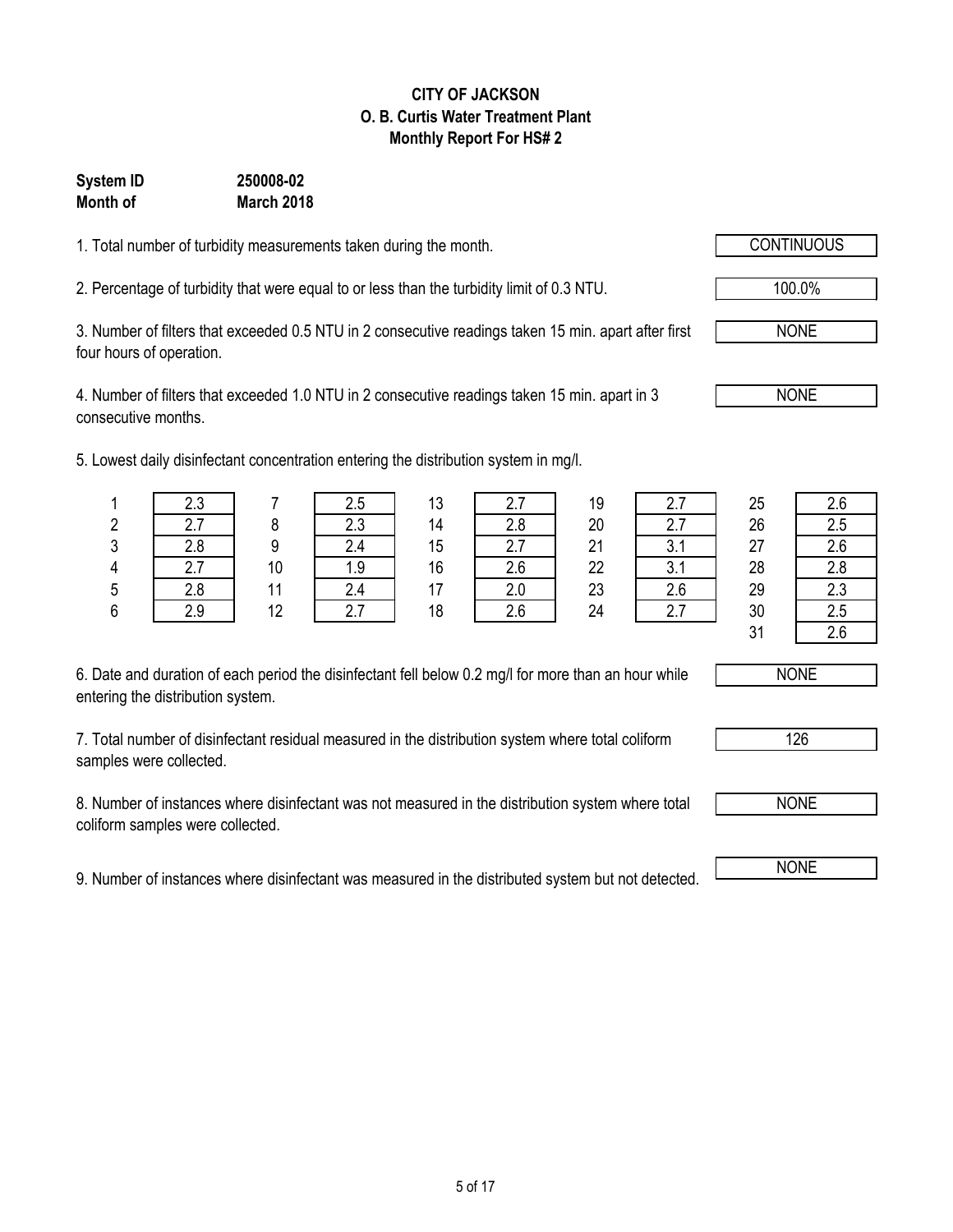### **Turbidity Compliance Report O. B. Curtis Surface Water Treatment Plant City Of Jackson, MS**

# **System ID** 250008-02<br> **Month Of** March 2018

|                 | <b>TURBIDITIES (NTU)</b> |                 |  |  |  |
|-----------------|--------------------------|-----------------|--|--|--|
| <b>Mar 2018</b> | <b>RAW</b>               | <b>FINISHED</b> |  |  |  |
| 1               | 32.2                     | 0.07            |  |  |  |
| $\overline{2}$  | 33.3                     | 0.03            |  |  |  |
| 3               | 18.5                     | 0.03            |  |  |  |
| 4               | 20.0                     | 0.03            |  |  |  |
| 5               | 22.7                     | 0.04            |  |  |  |
| 6               | 24.5                     | 0.03            |  |  |  |
| 7               | 37.1                     | 0.03            |  |  |  |
| 8               | 32.8                     | 0.03            |  |  |  |
| 9               | 21.9                     | 0.03            |  |  |  |
| 10              | 31.9                     | 0.03            |  |  |  |
| 11              | 23.1                     | 0.16            |  |  |  |
| 12              | 35.5                     | 0.05            |  |  |  |
| 13              | $\overline{2}5.0$        | 0.03            |  |  |  |
| $\overline{14}$ | 25.8                     | 0.07            |  |  |  |
| 15              | 25.8                     | 0.06            |  |  |  |
| 16              | 23.4                     | 0.03            |  |  |  |
| 17              | 19.1                     | 0.03            |  |  |  |
| 18              | 18.7                     | 0.05            |  |  |  |
| 19              | 18.9                     | 0.17            |  |  |  |
| 20              | 24.6                     | 0.03            |  |  |  |
| 21              | 21.8                     | 0.03            |  |  |  |
| 22              | 19.8                     | 0.05            |  |  |  |
| 23              | 18.7                     | 0.02            |  |  |  |
| 24              | 18.0                     | 0.07            |  |  |  |
| 25              | 18.4                     | 0.03            |  |  |  |
| 26              | 17.4                     | 0.03            |  |  |  |
| 27              | 19.6                     | 0.02            |  |  |  |
| 28              | 27.5                     | 0.02            |  |  |  |
| 29              | 30.5                     | 0.02            |  |  |  |
| 30              | 19.5                     | 0.02            |  |  |  |
| 31              | 20.1                     | 0.02            |  |  |  |
| <b>MIN</b>      | 17.4                     | 0.02            |  |  |  |
| <b>MAX</b>      | 37.1                     | 0.17            |  |  |  |
| <b>AVG</b>      | 24.1                     | 0.04            |  |  |  |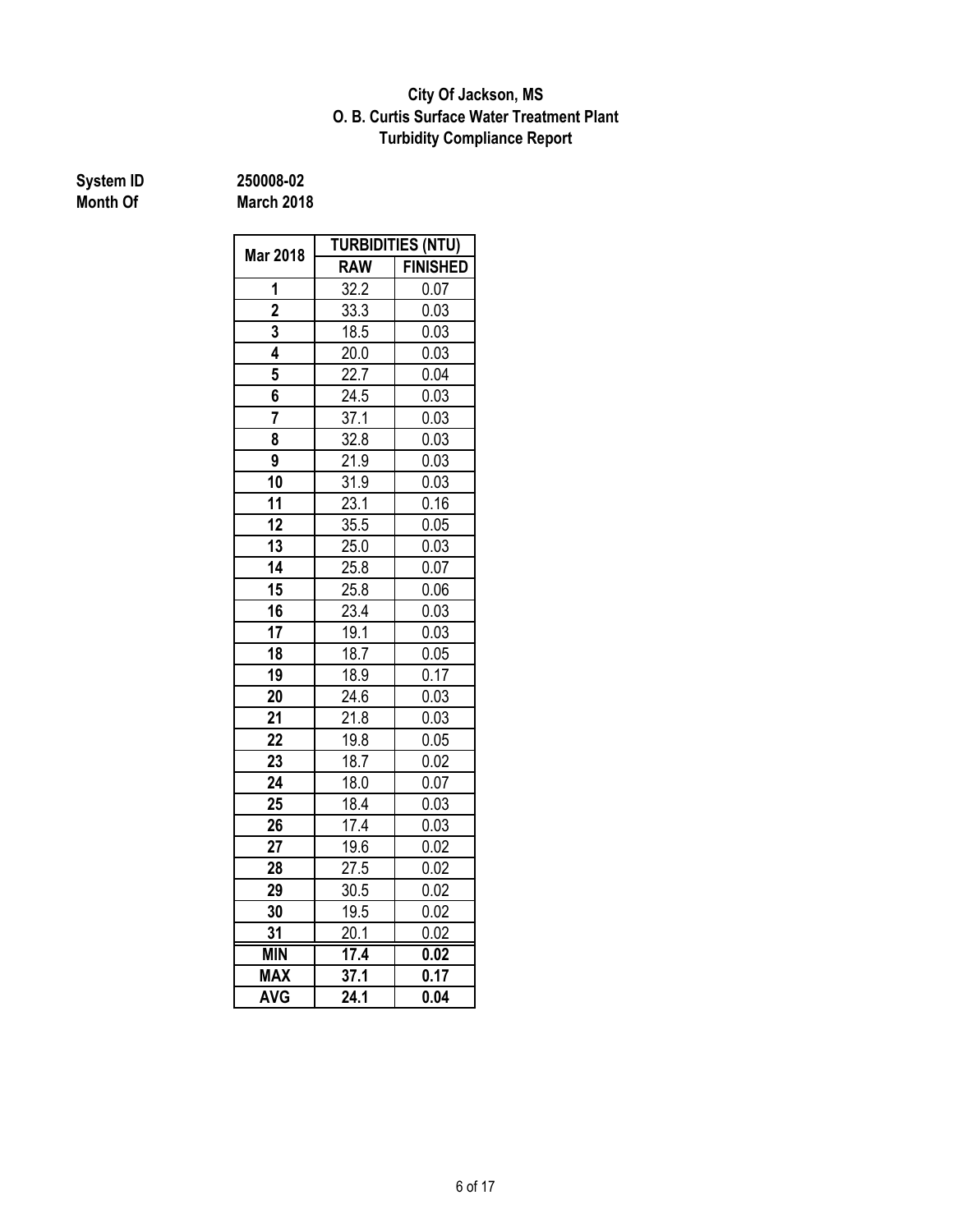### **City Of Jackson, MS O. B. Curtis Surface Water Treatment Plant Turbidity Compliance**

# **System ID** 250008-02<br> **Month Of** March 2018

|                         | <b>TIME</b>       |         |                   |                   |                   |         |  |  |  |
|-------------------------|-------------------|---------|-------------------|-------------------|-------------------|---------|--|--|--|
| <b>Mar 2018</b>         | 12:00 AM          | 4:00 AM | 8:00 AM           | 12:00 PM          | 4:00 PM           | 8:00 PM |  |  |  |
| 1                       | 0.03              | 0.07    | 0.05              | 0.04              | 0.04              | 0.03    |  |  |  |
| $\overline{2}$          | 0.03              | 0.03    | 0.03              | 0.03              | 0.03              | 0.03    |  |  |  |
| $\overline{\mathbf{3}}$ | 0.03              | 0.03    | 0.03              | 0.03              | 0.03              | 0.03    |  |  |  |
| $\overline{4}$          | 0.03              | 0.03    | 0.03              | 0.03              | 0.03              | 0.03    |  |  |  |
| 5                       | 0.03              | 0.04    | 0.03              | 0.04              | 0.03              | 0.03    |  |  |  |
| 6                       | 0.03              | 0.03    | 0.03              | 0.03              | 0.03              | 0.03    |  |  |  |
| $\overline{7}$          | 0.03              | 0.03    | 0.03              | 0.03              | 0.03              | 0.03    |  |  |  |
| 8                       | 0.03              | 0.03    | 0.03              | 0.03              | 0.03              | 0.03    |  |  |  |
| $\overline{9}$          | 0.03              | 0.03    | 0.03              | 0.03              | 0.03              | 0.03    |  |  |  |
| 10                      | 0.03              | 0.03    | 0.03              | 0.03              | 0.03              | 0.03    |  |  |  |
| 11                      | 0.16              | 0.03    | 0.04              | 0.03              | 0.03              | 0.02    |  |  |  |
| 12                      | 0.02              | 0.02    | 0.02              | 0.03              | 0.05              | 0.03    |  |  |  |
| 13                      | 0.03              | 0.02    | 0.03              | 0.02              | 0.03              | 0.03    |  |  |  |
| 14                      | 0.03              | 0.07    | 0.03              | 0.03              | 0.03              | 0.03    |  |  |  |
| 15                      | 0.03              | 0.03    | 0.03              | 0.03              | 0.06              | 0.02    |  |  |  |
| 16                      | 0.03              | 0.02    | 0.03              | 0.03              | 0.03              | 0.03    |  |  |  |
| 17                      | 0.03              | 0.03    | 0.03              | 0.03              | 0.02              | 0.02    |  |  |  |
| 18                      | 0.02              | 0.02    | 0.05              | 0.02              | 0.03              | 0.02    |  |  |  |
| 19                      | 0.02              | 0.17    | 0.02              | 0.02              | 0.02              | 0.02    |  |  |  |
| 20                      | 0.02              | 0.02    | 0.02              | 0.02              | 0.02              | 0.03    |  |  |  |
| 21                      | 0.03              | 0.02    | 0.03              | 0.03              | 0.02              | 0.02    |  |  |  |
| 22                      | 0.02              | 0.05    | 0.02              | 0.02              | 0.02              | 0.02    |  |  |  |
| 23                      | 0.02              | 0.02    | 0.02              | 0.02              | 0.02              | 0.02    |  |  |  |
| 24                      | 0.02              | 0.02    | 0.02              | 0.07              | 0.02              | 0.05    |  |  |  |
| 25                      | 0.03              | 0.02    | 0.02              | 0.02              | 0.02              | 0.02    |  |  |  |
| 26                      | 0.02              | 0.03    | 0.02              | 0.02              | 0.03              | 0.03    |  |  |  |
| 27                      | 0.02              | 0.02    | 0.02              | 0.02              | 0.02              | 0.02    |  |  |  |
| 28                      | 0.02              | 0.02    | 0.02              | 0.02              | 0.02              | 0.02    |  |  |  |
| 29                      | 0.02              | 0.02    | 0.02              | 0.02              | 0.02              | 0.02    |  |  |  |
| 30                      | 0.02              | 0.02    | 0.02              | 0.02              | 0.02              | 0.02    |  |  |  |
| 31                      | 0.02              | 0.02    | 0.02              | 0.02              | 0.02              | 0.02    |  |  |  |
| <b>MIN</b>              | $\overline{0.02}$ | 0.02    | $\overline{0.02}$ | $\overline{0.02}$ | $\overline{0.02}$ | 0.02    |  |  |  |
| <b>MAX</b>              | 0.16              | 0.17    | 0.05              | 0.07              | 0.06              | 0.05    |  |  |  |
| <b>AVG</b>              | 0.03              | 0.03    | 0.03              | 0.03              | 0.03              | 0.03    |  |  |  |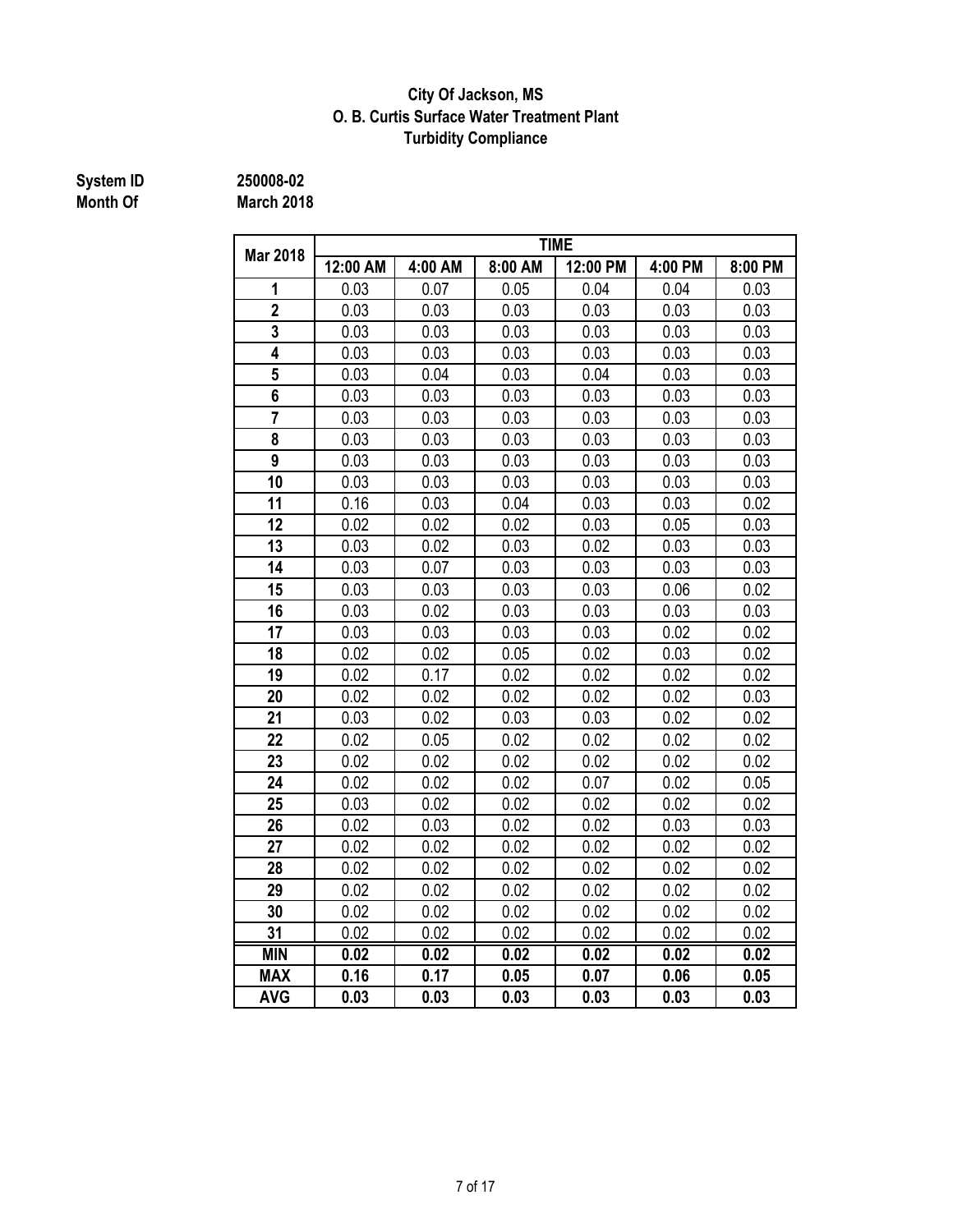### **City Of Jackson, MS O. B. Curtis Surface Water Treatment Plant Disinfectant Compliance**

**System ID 250008-02**

|          | -------           |
|----------|-------------------|
| Month Of | <b>March 2018</b> |

|                 | <b>TIME</b> |                  |                  |                  |                  |                  |  |  |
|-----------------|-------------|------------------|------------------|------------------|------------------|------------------|--|--|
| <b>Mar 2018</b> | 12:00 AM    | 4:00 AM          | 8:00 AM          | 12:00 PM         | 4:00 PM          | 8:00 PM          |  |  |
| 1               | 3.1         | 2.3              | 2.4              | 2.6              | 2.6              | 2.6              |  |  |
| $\overline{2}$  | 2.7         | 2.7              | 2.8              | 3.0              | 3.0              | 2.9              |  |  |
| 3               | 2.9         | 3.1              | 2.8              | $\overline{3.1}$ | 3.2              | 3.2              |  |  |
| 4               | 3.0         | 2.8              | 2.7              | 2.7              | 2.9              | 3.1              |  |  |
| 5               | 2.8         | 2.8              | 2.9              | 2.9              | 2.8              | 2.8              |  |  |
| 6               | 2.9         | 3.0              | 2.9              | 2.9              | 3.6              | 3.0              |  |  |
| $\overline{7}$  | 3.0         | 2.9              | 3.2              | 3.1              | 3.4              | 2.5              |  |  |
| 8               | 2.7         | 2.7              | 2.8              | $\overline{2.6}$ | 2.3              | 2.4              |  |  |
| $\overline{9}$  | 2.4         | 2.5              | 2.5              | 2.5              | 2.4              | 2.5              |  |  |
| 10              | 2.6         | 2.5              | 1.9              | 2.1              | 2.7              | 3.0              |  |  |
| 11              | 2.7         | 2.4              | 2.4              | 2.6              | 2.6              | 2.7              |  |  |
| 12              | 2.7         | 2.7              | 2.7              | 2.7              | 2.9              | 2.9              |  |  |
| 13              | 2.9         | 2.8              | 2.7              | 2.7              | 2.8              | 2.9              |  |  |
| 14              | 3.0         | 2.9              | 2.8              | 3.0              | 3.0              | 2.9              |  |  |
| 15              | 2.9         | 2.8              | 2.7              | 2.7              | 2.8              | 2.9              |  |  |
| 16              | 2.8         | 2.8              | 2.6              | 2.6              | 2.8              | 2.9              |  |  |
| 17              | 2.7         | 2.6              | 2.0              | 2.2              | 2.8              | 2.9              |  |  |
| 18              | 2.7         | 2.6              | 2.6              | 2.6              | 2.6              | 2.7              |  |  |
| 19              | 2.7         | 2.7              | 2.7              | 2.8              | 2.8              | 2.7              |  |  |
| 20              | 3.1         | 2.7              | 2.7              | 2.8              | 3.0              | 3.1              |  |  |
| 21              | 3.2         | 3.1              | 3.9              | 3.9              | 3.7              | 3.6              |  |  |
| 22              | 3.6         | 3.5              | 3.1              | 3.4              | 3.6              | 3.5              |  |  |
| 23              | 3.3         | 2.9              | 3.3              | 2.6              | 2.8              | 2.8              |  |  |
| 24              | 2.7         | 2.7              | 2.7              | 2.9              | 2.8              | 2.8              |  |  |
| 25              | 2.6         | 2.6              | 2.6              | 2.7              | 2.7              | 3.3              |  |  |
| 26              | 2.5         | 2.6              | 2.7              | 2.8              | 2.5              | 2.7              |  |  |
| 27              | 2.6         | 2.6              | 2.8              | 3.0              | 3.0              | 3.0              |  |  |
| 28              | 2.8         | 2.8              | 2.8              | 3.1              | 3.0              | 3.2              |  |  |
| 29              | 2.7         | 2.3              | 2.5              | 2.5              | 2.5              | 2.6              |  |  |
| 30              | 2.5         | 2.5              | 2.7              | 2.5              | 2.5              | 2.8              |  |  |
| 31              | 2.7         | 2.7              | 3.3              | 2.6              | 3.4              | 3.6              |  |  |
| <b>MIN</b>      | 2.4         | $\overline{2.3}$ | $\overline{1.9}$ | 2.1              | $\overline{2.3}$ | $\overline{2.4}$ |  |  |
| <b>MAX</b>      | 3.6         | 3.5              | 3.9              | 3.9              | 3.7              | 3.6              |  |  |
| <b>AVG</b>      | 2.8         | 2.7              | 2.7              | 2.8              | 2.9              | 2.9              |  |  |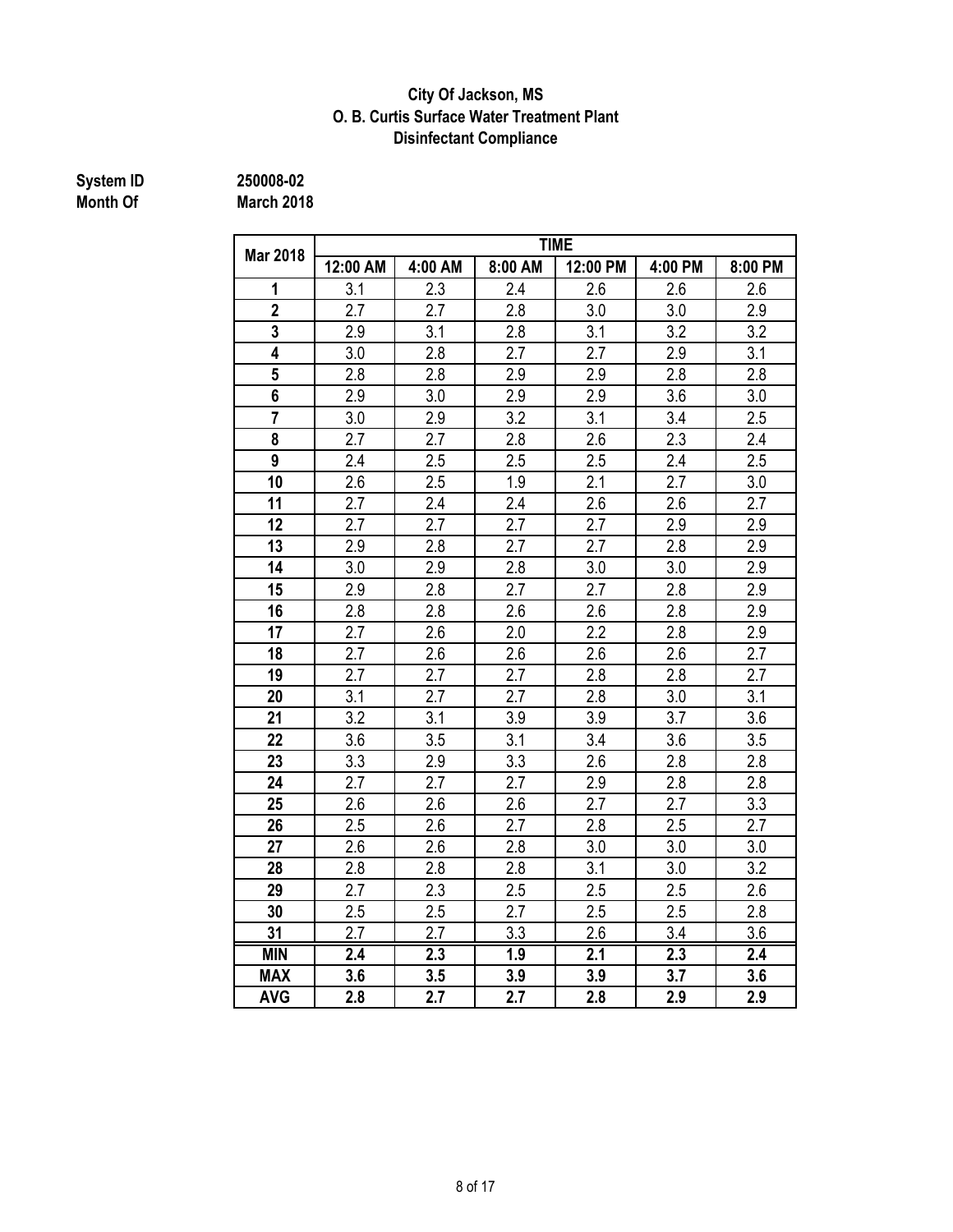## 9 of 17

### **CITY OF JACKSON J. H. Fewell Water Treament Plant Monthly Report**

### **System ID 250008-01 Month of March 2018**

1. Total number of turbidity measurements taken during the month.

2. Percentage of turbidity that were equal to or less than the turbidity limit of 0.3 NTU. 100.0%

3. Number of filters that exceeded 0.5 NTU in 2 consecutive readings taken 15 min. apart after first four hours of operation.

4. Number of filters that exceeded 1.0 NTU in 2 consecutive readings taken 15 min. apart in 3 consecutive months.

5. Lowest daily disinfectant concentration entering the distribution system in mg/l.

| 6. Date and duration of each period the disinfectant fell below 0.2 mg/l for more than an hour while |  |
|------------------------------------------------------------------------------------------------------|--|
| entering the distribution system.                                                                    |  |

7. Total number of disinfectant residual measured in the distribution system where total coliform samples were collected.

8. Number of instances where disinfectant was not measured in the distribution system where total coliform samples were collected.

9. Number of instances where disinfectant was measured in the distributed system but not detected. NONE

|   |     |    |     |    | west daily disinfectant concentration entering the distribution system in mg/l. |    |     |    |     |
|---|-----|----|-----|----|---------------------------------------------------------------------------------|----|-----|----|-----|
|   | 2.6 |    | 3.3 | 13 | 3.2                                                                             | 19 | 2.5 | 25 | 3.0 |
|   | 2.8 |    | 2.8 | 14 |                                                                                 | 20 | 2.9 | 26 | 2.9 |
|   | 2.8 |    | 2.2 | 15 | ົ                                                                               | 21 |     | 27 | 2.9 |
| 4 | 3.0 | 10 | 2.6 | 16 | 2.9                                                                             | 22 | っっ  | 28 | 2.6 |
|   | 29  |    |     |    | 2.8                                                                             | 23 |     | 29 | 2.4 |

|         | --- |    | - - - | . . | ---                        | . . | ---        | --       | - - -              |
|---------|-----|----|-------|-----|----------------------------|-----|------------|----------|--------------------|
|         | 2.8 |    | 2.8   | 14  | $\sim$ $\lambda$<br>$\sim$ | 20  | 2.9        | 26       | റ റ<br>ت. ے        |
| C.<br>J | 2.8 |    | 2.2   | 15  | $^{\circ}$ 1<br>v. I       | 21  | 20<br>v.v  | 27       | റ റ<br>ن.ء         |
|         | 3.0 | 10 | 2.6   | 16  | 2.9                        | 22  | າ າ<br>J.Z | 28       | <u> ລ ເ</u><br>z.u |
| 5       | 2.9 |    | 2.7   | 17  | 2.8                        | 23  | っぃ<br>v.v  | 29       | 24<br>∠.⊤          |
| e.<br>o | າ າ | 12 | 3.0   | 18  | 2.7                        | 24  | っぃ<br>v.v  | 30       | $\Omega$           |
|         |     |    |       |     |                            |     |            | 21<br>ັບ |                    |







NONE

NONE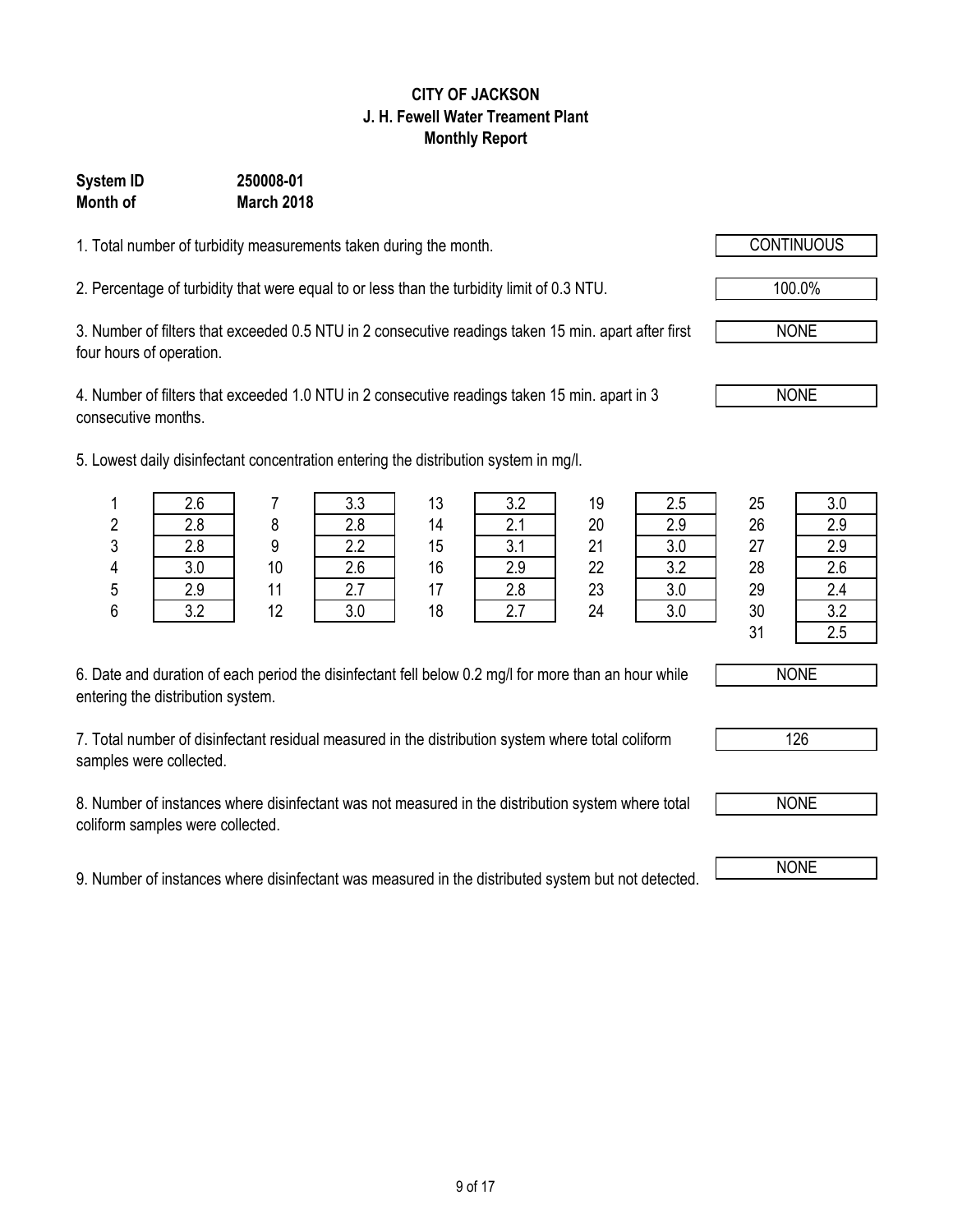### **J. H. Fewell Surface Water Treament Plant Turbidity Compliance Report City of Jackson, MS**

# **System ID** 250008-01<br> **MONTH** March 2018

**March 2018** 

|                 |            |                | <b>TURBIDITIES (NTU)</b> |             |
|-----------------|------------|----------------|--------------------------|-------------|
| <b>Mar 2018</b> | <b>RAW</b> | <b>SETTLED</b> | <b>FILTER</b>            | <b>HS#1</b> |
| 1               | 42.0       | 0.55           | 0.20                     | 0.12        |
| $\overline{2}$  | 39.9       | 0.76           | 0.24                     | 0.12        |
| 3               | 88.3       | 1.27           | 0.15                     | 0.11        |
| 4               | 32.3       | 0.66           | 0.18                     | 0.12        |
| 5               | 33.7       | 0.54           | 0.21                     | 0.25        |
| 6               | 90.0       | 0.65           | 0.18                     | 0.32        |
| $\overline{7}$  | 41.2       | 0.74           | 0.19                     | 0.29        |
| 8               | 62.8       | 0.68           | 0.19                     | 0.13        |
| 9               | 33.7       | 0.69           | 0.20                     | 0.13        |
| 10              | 32.0       | 0.65           | 0.17                     | 0.21        |
| 11              | 43.1       | 0.70           | 0.18                     | 0.17        |
| 12              | 37.0       | 0.55           | 0.23                     | 0.13        |
| 13              | 34.2       | 0.59           | 0.22                     | 0.13        |
| 14              | 40.8       | 1.47           | 0.20                     | 0.23        |
| 15              | 33.1       | 0.72           | 0.27                     | 0.14        |
| 16              | 32.6       | 1.19           | 0.18                     | 0.14        |
| 17              | 25.1       | 0.45           | 0.23                     | 0.11        |
| 18              | 28.4       | 0.52           | 0.23                     | 0.12        |
| 19              | 31.1       | 0.82           | 0.25                     | 0.13        |
| 20              | 33.9       | 0.70           | 0.16                     | 0.13        |
| 21              | 32.7       | 1.50           | 0.18                     | 0.19        |
| 22              | 27.8       | 1.43           | 0.22                     | 0.14        |
| 23              | 24.3       | 0.49           | 0.20                     | 0.12        |
| 24              | 23.6       | 1.69           | 0.24                     | 0.11        |
| 25              | 22.9       | 0.45           | 0.23                     | 0.11        |
| 26              | 90.0       | 0.26           | 0.18                     | 0.12        |
| 27              | 20.2       | 0.34           | 0.15                     | 0.11        |
| 28              | 21.7       | 0.96           | 0.18                     | 0.12        |
| 29              | 44.8       | 0.45           | 0.16                     | 0.16        |
| 30              | 39.0       | 0.54           | 0.23                     | 0.15        |
| 31              | 26.8       | 0.97           | 0.17                     | 0.15        |
| <b>MIN</b>      | 20.2       | 0.26           | 0.15                     | 0.11        |
| <b>MAX</b>      | 90.0       | 1.69           | 0.27                     | 0.32        |
| <b>AVG</b>      | 39.0       | 0.77           | 0.20                     | 0.15        |

10 of 17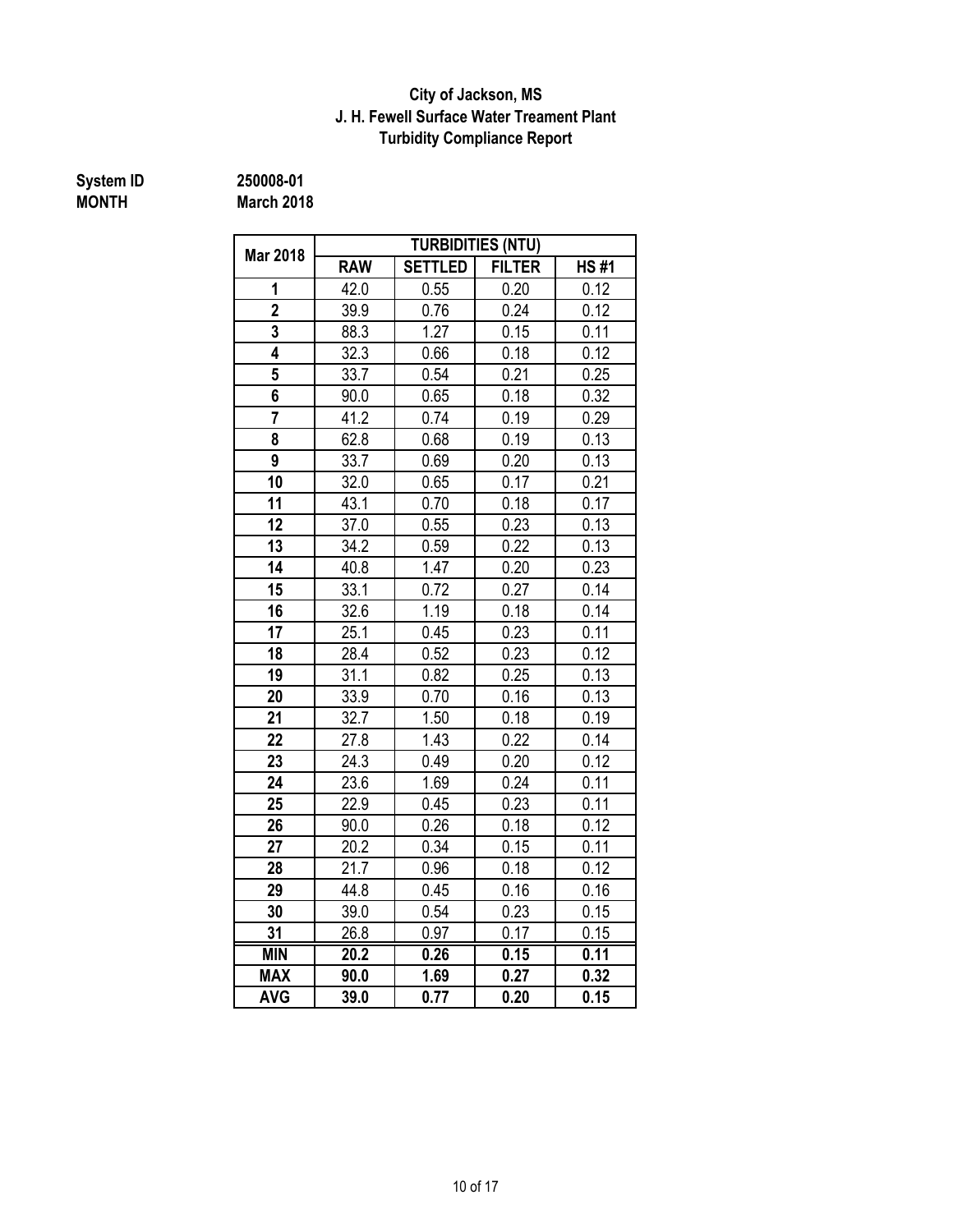### **J. H. Fewell Surface Water Treament Plant Turbidity Compliance City of Jackson, MS**

## **MONTH March 2018**

**System ID 250008-01**

|                         | <b>TIME</b> |         |         |          |         |         |  |  |  |
|-------------------------|-------------|---------|---------|----------|---------|---------|--|--|--|
| <b>Mar 2018</b>         | 12:00 AM    | 4:00 AM | 8:00 AM | 12:00 PM | 4:00 PM | 8:00 PM |  |  |  |
| 1                       | 0.11        | 0.10    | 0.10    | 0.11     | 0.12    | 0.12    |  |  |  |
| $\overline{2}$          | 0.12        | 0.11    | 0.12    | 0.12     | 0.12    | 0.12    |  |  |  |
| $\overline{\mathbf{3}}$ | 0.11        | 0.11    | 0.10    | 0.10     | 0.10    | 0.10    |  |  |  |
| 4                       | 0.10        | 0.10    | 0.10    | 0.12     | 0.12    | 0.12    |  |  |  |
| 5                       | 0.11        | 0.10    | 0.11    | 0.11     | 0.11    | 0.25    |  |  |  |
| 6                       | 0.17        | 0.14    | 0.31    | 0.32     | 0.29    | 0.29    |  |  |  |
|                         | 0.29        | 0.29    | 0.29    | 0.13     | 0.13    | 0.14    |  |  |  |
| 8                       | 0.13        | 0.13    | 0.12    | 0.12     | 0.12    | 0.12    |  |  |  |
| 9                       | 0.12        | 0.13    | 0.13    | 0.13     | 0.12    | 0.12    |  |  |  |
| 10                      | 0.12        | 0.12    | 0.13    | 0.12     | 0.12    | 0.21    |  |  |  |
| 11                      | 0.12        | 0.17    | 0.16    | 0.16     | 0.14    | 0.13    |  |  |  |
| 12                      | 0.13        | 0.13    | 0.12    | 0.12     | 0.12    | 0.12    |  |  |  |
| 13                      | 0.12        | 0.12    | 0.12    | 0.11     | 0.12    | 0.13    |  |  |  |
| 14                      | 0.15        | 0.17    | 0.22    | 0.23     | 0.21    | 0.17    |  |  |  |
| 15                      | 0.14        | 0.14    | 0.13    | 0.12     | 0.12    | 0.12    |  |  |  |
| 16                      | 0.12        | 0.12    | 0.12    | 0.14     | 0.14    | 0.12    |  |  |  |
| 17                      | 0.11        | 0.11    | 0.10    | 0.10     | 0.11    | 0.10    |  |  |  |
| 18                      | 0.10        | 0.10    | 0.11    | 0.12     | 0.12    | 0.12    |  |  |  |
| 19                      | 0.13        | 0.13    | 0.13    | 0.13     | 0.13    | 0.11    |  |  |  |
| 20                      | 0.11        | 0.12    | 0.10    | 0.11     | 0.12    | 0.13    |  |  |  |
| 21                      | 0.13        | 0.19    | 0.13    | 0.14     | 0.13    | 0.13    |  |  |  |
| 22                      | 0.12        | 0.12    | 0.14    | 0.11     | 0.13    | 0.13    |  |  |  |
| 23                      | 0.11        | 0.11    | 0.12    | 0.12     | 0.11    | 0.11    |  |  |  |
| 24                      | 0.10        | 0.10    | 0.10    | 0.11     | 0.10    | 0.10    |  |  |  |
| 25                      | 0.11        | 0.10    | 0.10    | 0.10     | 0.11    | 0.11    |  |  |  |
| 26                      | 0.12        | 0.12    | 0.10    | 0.11     | 0.11    | 0.11    |  |  |  |
| 27                      | 0.10        | 0.10    | 0.10    | 0.10     | 0.10    | 0.11    |  |  |  |
| 28                      | 0.11        | 0.11    | 0.10    | 0.11     | 0.12    | 0.12    |  |  |  |
| 29                      | 0.11        | 0.12    | 0.15    | 0.14     | 0.16    | 0.16    |  |  |  |
| 30                      | 0.15        | 0.14    | 0.13    | 0.13     | 0.13    | 0.13    |  |  |  |
| 31                      | 0.10        | 0.09    | 0.10    | 0.11     | 0.15    | 0.13    |  |  |  |
| <b>MIN</b>              | 0.10        | 0.09    | 0.10    | 0.10     | 0.10    | 0.10    |  |  |  |
| <b>MAX</b>              | 0.29        | 0.29    | 0.31    | 0.32     | 0.29    | 0.29    |  |  |  |
| <b>AVG</b>              | 0.12        | 0.13    | 0.13    | 0.13     | 0.13    | 0.13    |  |  |  |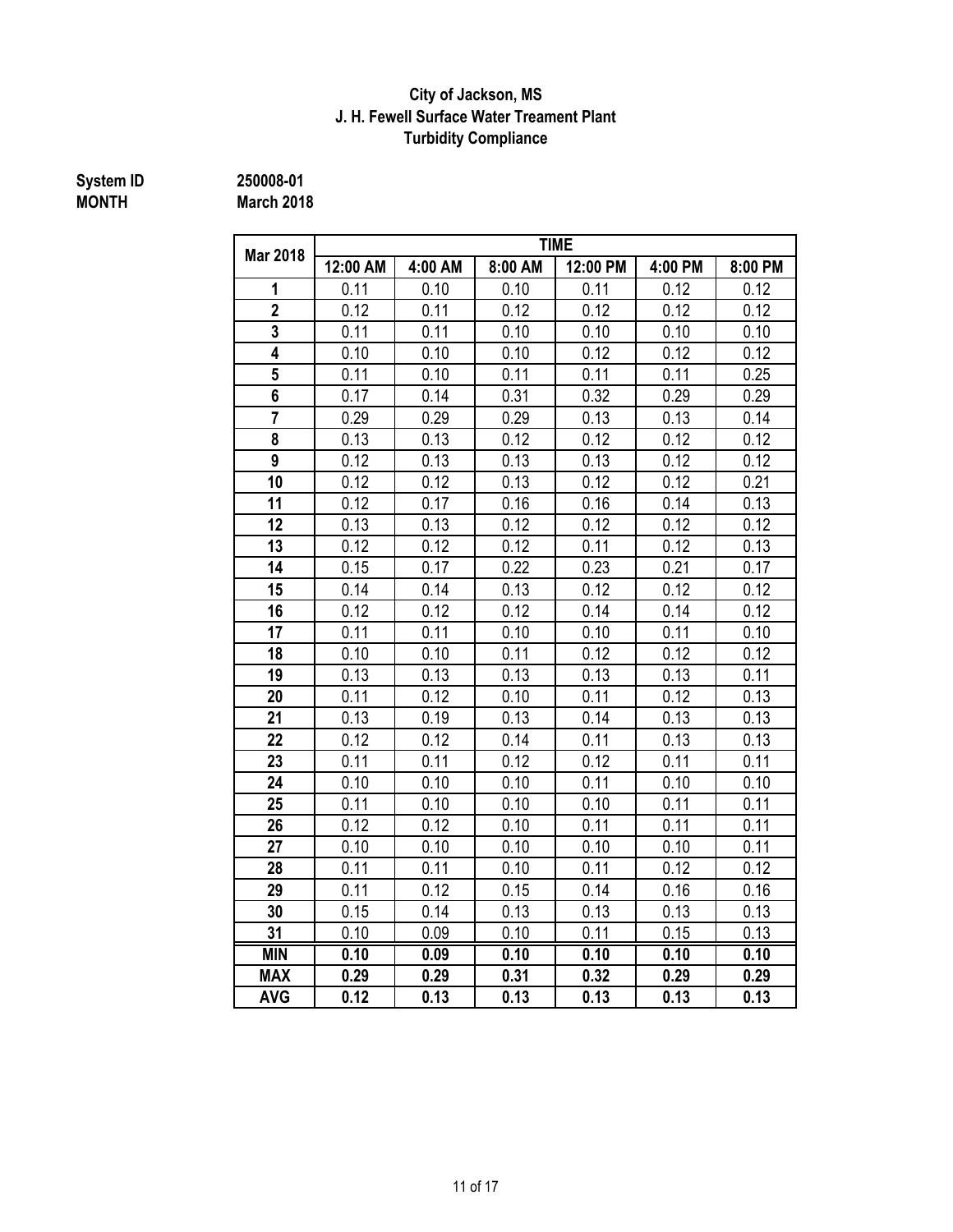### **Disinfectant Compliance City Of Jackson, MS J. H. Fewell Surface Water Treatment Plant**

### **System ID** 250008-01<br> **MONTH** March 2018 **MONTH March 2018**

| March 2018      |          |         |         |             |         |         |
|-----------------|----------|---------|---------|-------------|---------|---------|
| <b>Mar 2018</b> |          |         |         | <b>TIME</b> |         |         |
|                 | 12:00 AM | 4:00 AM | 8:00 AM | 12:00 PM    | 4:00 PM | 8:00 PM |
|                 | 3.0      | 2.7     | 3.0     | 2.6         | 2.7     | 2.9     |
|                 | 3.0      | 2.8     | 2.9     | 2.8         | 3.0     |         |
|                 | 3.2      | 3.3     | 3.2     | 3.4         | 3.4     |         |

|                         | 12:00 AM | 4:00 AM | 8:00 AM          | 12:00 PM         | 4:00 PM | 8:00 PM          |
|-------------------------|----------|---------|------------------|------------------|---------|------------------|
| 1                       | 3.0      | 2.7     | 3.0              | 2.6              | 2.7     | 2.9              |
| $\overline{\mathbf{2}}$ | 3.0      | 2.8     | 2.9              | 2.8              | 3.0     | 3.1              |
| 3                       | 3.2      | 3.3     | 3.2              | 3.4              | 3.4     | 2.8              |
| 4                       | 3.3      | 3.1     | 3.2              | 3.0              | 3.1     | 3.1              |
| 5                       | 3.0      | 3.2     | 3.2              | 3.0              | 2.9     | 3.4              |
| 6                       | 3.5      | 3.2     | 3.6              | 3.2              | 3.8     | 3.9              |
| 7                       | 3.3      | 3.7     | 3.5              | 3.7              | 3.8     | 3.4              |
| 8                       | 3.4      | 3.2     | 3.1              | 2.8              | 3.2     | 3.2              |
| 9                       | 2.9      | 2.8     | 3.2              | 3.1              | 3.0     | 2.2              |
| 10                      | 2.7      | 2.6     | 3.0              | 2.9              | 2.8     | 2.8              |
| 11                      | 2.8      | 2.9     | 2.7              | 3.0              | 3.3     | 3.3              |
| 12                      | 3.6      | 3.6     | 3.5              | 3.5              | 3.0     | 3.6              |
| 13                      | 3.7      | 3.2     | 3.9              | 4.0              | 4.0     | 3.6              |
| 14                      | 2.1      | 3.9     | 3.8              | 3.8              | 3.6     | 3.5              |
| 15                      | 3.2      | 3.3     | 3.5              | 3.5              | 3.1     | 3.3              |
| 16                      | 3.1      | 3.5     | $\overline{3.3}$ | 3.0              | 3.4     | 2.9              |
| 17                      | 3.1      | 2.9     | 3.2              | 3.8              | 3.1     | 2.8              |
| 18                      | 3.0      | 2.7     | 3.2              | 2.9              | 2.7     | 3.2              |
| 19                      | 3.2      | 3.0     | 2.6              | 2.5              | 2.6     | $\overline{3.2}$ |
| 20                      | 3.0      | 3.4     | 3.1              | 3.1              | 2.9     | 3.0              |
| 21                      | 3.0      | 3.0     | 3.1              | 3.1              | 3.0     | 3.3              |
| 22                      | 3.5      | 3.6     | 3.2              | 3.6              | 3.6     | 3.5              |
| 23                      | 3.7      | 3.8     | 3.7              | 3.0              | 3.5     | 3.0              |
| 24                      | 3.5      | 3.5     | $\overline{3.1}$ | 3.0              | 3.1     | 3.0              |
| 25                      | 3.3      | 3.3     | 3.3              | 3.0              | 3.1     | 3.2              |
| 26                      | 3.2      | 2.9     | 3.2              | 3.2              | 3.1     | 3.0              |
| 27                      | 3.2      | 3.2     | 3.0              | 2.9              | 2.9     | 3.0              |
| 28                      | 3.1      | 3.1     | 3.1              | 2.6              | 3.3     | 3.0              |
| 29                      | 3.0      | 3.1     | $\overline{3.1}$ | 2.4              | 3.1     | 3.5              |
| 30                      | 3.2      | 3.6     | 3.3              | 3.5              | 3.5     | 3.4              |
| 31                      | 3.3      | 2.5     | 3.5              | 3.4              | 3.3     | 3.4              |
| <b>MIN</b>              | 2.1      | 2.5     | 2.6              | $\overline{2.4}$ | 2.6     | $\overline{2.2}$ |
| <b>MAX</b>              | 3.7      | 3.9     | 3.9              | 4.0              | 4.0     | 3.9              |
| <b>AVG</b>              | 3.2      | 3.2     | 3.2              | 3.1              | 3.2     | 3.2              |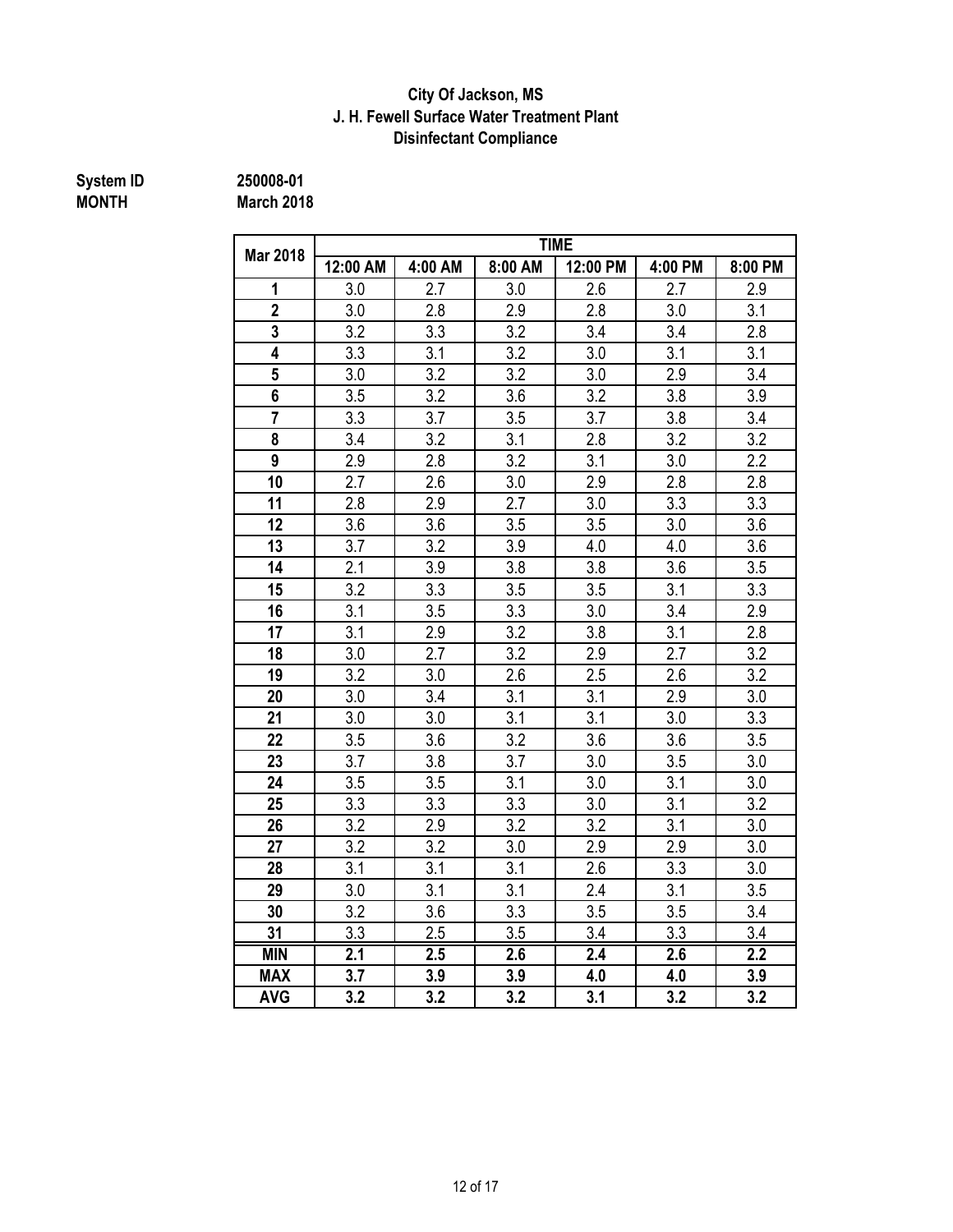### **CITY OF JACKSON DISTRIBUTION SYSTEM DISINFECTANT DATA**

| System ID | 250008            |
|-----------|-------------------|
| Month of  | <b>March 2018</b> |

|                 | No. of sites,<br>disinfectant residual<br>measured (a) | No. of sites, no<br>disinfectant measured,<br>HPC measured (b) | No. of sites,<br>disinfectant residual<br>not detected, no HPC<br>measured (c) | No. of sites,<br>disinfectant residual<br>not detected. HPC><br>500/ml (d) | No. of sites,<br>disinfectant residual<br>not measured. HPC ><br>500/ml (e) |
|-----------------|--------------------------------------------------------|----------------------------------------------------------------|--------------------------------------------------------------------------------|----------------------------------------------------------------------------|-----------------------------------------------------------------------------|
| <b>DATE</b>     | COL <sub>2</sub>                                       | COL <sub>3</sub>                                               | COL <sub>4</sub>                                                               | COL <sub>5</sub>                                                           | COL <sub>6</sub>                                                            |
| 1               | $\overline{11}$                                        |                                                                |                                                                                |                                                                            |                                                                             |
| $\overline{2}$  |                                                        |                                                                |                                                                                |                                                                            |                                                                             |
| 3               |                                                        |                                                                |                                                                                |                                                                            |                                                                             |
| 4               |                                                        |                                                                |                                                                                |                                                                            |                                                                             |
| $\overline{5}$  | $\overline{24}$                                        |                                                                |                                                                                |                                                                            |                                                                             |
| $\overline{6}$  | 48                                                     |                                                                |                                                                                |                                                                            |                                                                             |
| $\overline{7}$  | $\overline{27}$                                        |                                                                |                                                                                |                                                                            |                                                                             |
| 8               | 16                                                     |                                                                |                                                                                |                                                                            |                                                                             |
| $\overline{9}$  |                                                        |                                                                |                                                                                |                                                                            |                                                                             |
| 10              |                                                        |                                                                |                                                                                |                                                                            |                                                                             |
| 11              |                                                        |                                                                |                                                                                |                                                                            |                                                                             |
| 12              |                                                        |                                                                |                                                                                |                                                                            |                                                                             |
| 13              |                                                        |                                                                |                                                                                |                                                                            |                                                                             |
| $\overline{14}$ |                                                        |                                                                |                                                                                |                                                                            |                                                                             |
| 15              |                                                        |                                                                |                                                                                |                                                                            |                                                                             |
| 16              |                                                        |                                                                |                                                                                |                                                                            |                                                                             |
| $\overline{17}$ |                                                        |                                                                |                                                                                |                                                                            |                                                                             |
| 18              |                                                        |                                                                |                                                                                |                                                                            |                                                                             |
| 19              |                                                        |                                                                |                                                                                |                                                                            |                                                                             |
| $\overline{20}$ |                                                        |                                                                |                                                                                |                                                                            |                                                                             |
| $\overline{21}$ |                                                        |                                                                |                                                                                |                                                                            |                                                                             |
| $\overline{22}$ |                                                        |                                                                |                                                                                |                                                                            |                                                                             |
| 23              |                                                        |                                                                |                                                                                |                                                                            |                                                                             |
| $\overline{24}$ |                                                        |                                                                |                                                                                |                                                                            |                                                                             |
| 25              |                                                        |                                                                |                                                                                |                                                                            |                                                                             |
| 26              |                                                        |                                                                |                                                                                |                                                                            |                                                                             |
| 27              |                                                        |                                                                |                                                                                |                                                                            |                                                                             |
| 28              |                                                        |                                                                |                                                                                |                                                                            |                                                                             |
|                 |                                                        |                                                                |                                                                                |                                                                            |                                                                             |
|                 |                                                        |                                                                |                                                                                |                                                                            |                                                                             |
|                 |                                                        |                                                                |                                                                                |                                                                            |                                                                             |
| Total           | 126                                                    | $\overline{0}$                                                 | $\overline{0}$                                                                 | 0                                                                          | $\overline{0}$                                                              |

$$
V = (c+d+e)/(a+b)^*100
$$

 $V = 0$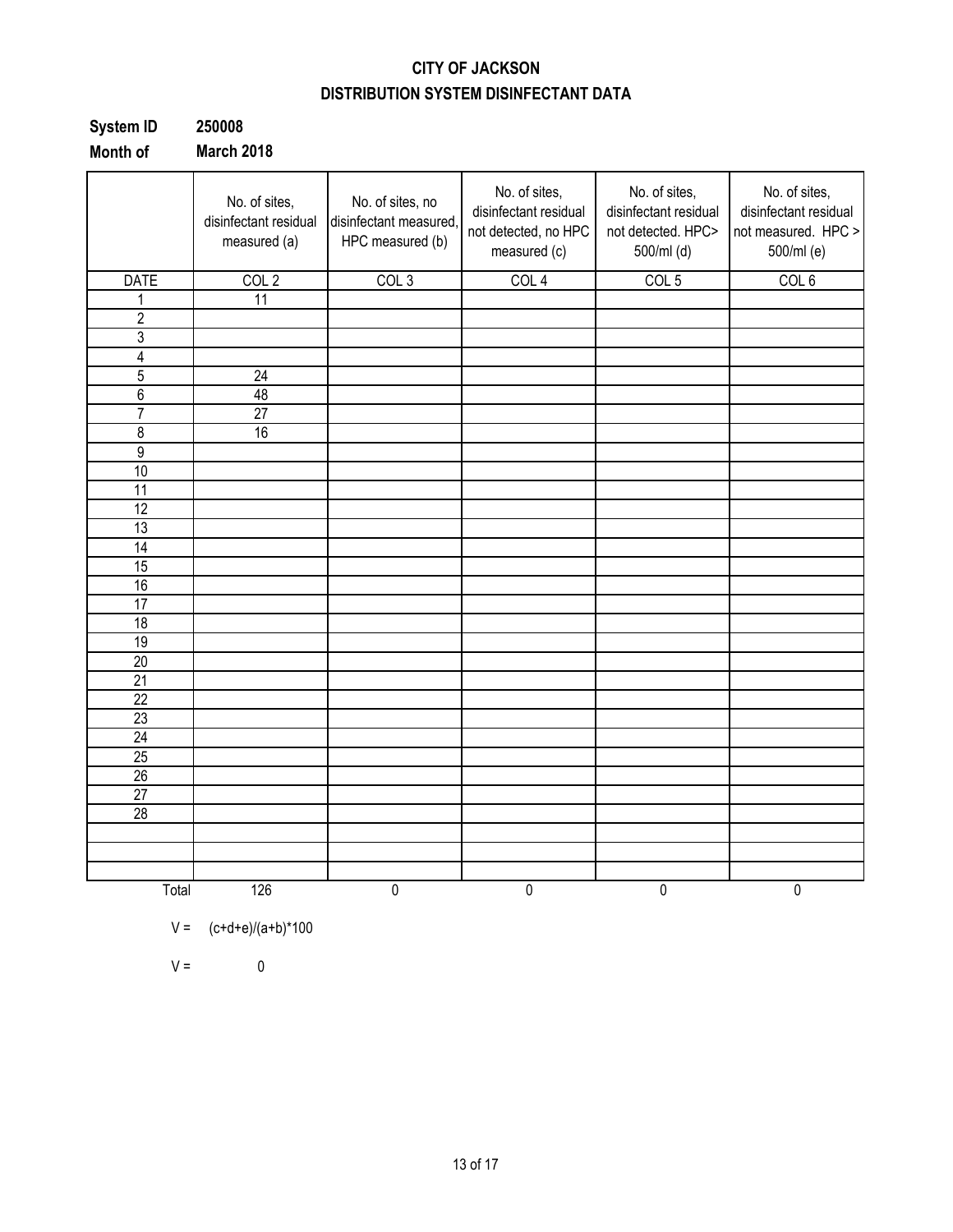### **CITY OF JACKSON CHLORINE DIOXIDE COMPLIANCE**

|                         |                  | <b>SYSTEM ID: 250008-02</b> |                  | <b>SYSTEM ID: 250008-01</b> |             | <b>DISTRIBUT</b> |
|-------------------------|------------------|-----------------------------|------------------|-----------------------------|-------------|------------------|
| <b>Mar-18</b>           |                  | <b>O.B. CURTIS</b>          |                  | J. H. FEWELL                | <b>DATE</b> | <b>SITE</b>      |
|                         | CIO <sub>2</sub> | CIO.                        | CIO <sub>2</sub> | CIO.                        |             | Olympia          |
|                         |                  |                             |                  |                             |             | <b>Boling St</b> |
| $\mathbf{1}$            | <b>OFF</b>       | <b>OFF</b>                  | <b>OFF</b>       | <b>OFF</b>                  |             | John Hopkins     |
| $\overline{2}$          | <b>OFF</b>       | <b>OFF</b>                  | <b>OFF</b>       | <b>OFF</b>                  |             |                  |
| 3                       | <b>OFF</b>       | <b>OFF</b>                  | <b>OFF</b>       | <b>OFF</b>                  |             |                  |
| $\overline{\mathbf{4}}$ | <b>OFF</b>       | <b>OFF</b>                  | <b>OFF</b>       | <b>OFF</b>                  |             |                  |
| 5                       | <b>OFF</b>       | <b>OFF</b>                  | <b>OFF</b>       | <b>OFF</b>                  |             |                  |
| $\boldsymbol{6}$        | <b>OFF</b>       | <b>OFF</b>                  | <b>OFF</b>       | <b>OFF</b>                  |             |                  |
| $\overline{7}$          | <b>OFF</b>       | <b>OFF</b>                  | <b>OFF</b>       | <b>OFF</b>                  |             |                  |
| $\,8\,$                 | <b>OFF</b>       | <b>OFF</b>                  | <b>OFF</b>       | <b>OFF</b>                  |             |                  |
| $\boldsymbol{9}$        | <b>OFF</b>       | <b>OFF</b>                  | <b>OFF</b>       | <b>OFF</b>                  |             |                  |
| 10                      | <b>OFF</b>       | <b>OFF</b>                  | <b>OFF</b>       | <b>OFF</b>                  |             |                  |
| 11                      | <b>OFF</b>       | <b>OFF</b>                  | <b>OFF</b>       | <b>OFF</b>                  |             |                  |
| 12                      | <b>OFF</b>       | <b>OFF</b>                  | <b>OFF</b>       | <b>OFF</b>                  |             |                  |
| 13                      | <b>OFF</b>       | <b>OFF</b>                  | <b>OFF</b>       | <b>OFF</b>                  |             |                  |
| 14                      | <b>OFF</b>       | <b>OFF</b>                  | <b>OFF</b>       | <b>OFF</b>                  |             |                  |
| 15                      | <b>OFF</b>       | <b>OFF</b>                  | <b>OFF</b>       | <b>OFF</b>                  |             |                  |
| 16                      | <b>OFF</b>       | <b>OFF</b>                  | <b>OFF</b>       | <b>OFF</b>                  |             |                  |
| 17                      | <b>OFF</b>       | <b>OFF</b>                  | <b>OFF</b>       | <b>OFF</b>                  |             |                  |
| 18                      | <b>OFF</b>       | <b>OFF</b>                  | <b>OFF</b>       | <b>OFF</b>                  |             |                  |
| 19                      | <b>OFF</b>       | <b>OFF</b>                  | <b>OFF</b>       | <b>OFF</b>                  |             |                  |
| 20                      | <b>OFF</b>       | <b>OFF</b>                  | <b>OFF</b>       | <b>OFF</b>                  |             |                  |
| 21                      | <b>OFF</b>       | <b>OFF</b>                  | <b>OFF</b>       | <b>OFF</b>                  |             |                  |
| 22                      | <b>OFF</b>       | <b>OFF</b>                  | <b>OFF</b>       | <b>OFF</b>                  |             |                  |
| 23                      | <b>OFF</b>       | <b>OFF</b>                  | <b>OFF</b>       | <b>OFF</b>                  |             |                  |
| 24                      | <b>OFF</b>       | <b>OFF</b>                  | <b>OFF</b>       | <b>OFF</b>                  |             |                  |
| 25                      | <b>OFF</b>       | <b>OFF</b>                  | <b>OFF</b>       | <b>OFF</b>                  |             |                  |
| 26                      | <b>OFF</b>       | <b>OFF</b>                  | <b>OFF</b>       | <b>OFF</b>                  |             |                  |
| 27                      | <b>OFF</b>       | <b>OFF</b>                  | <b>OFF</b>       | <b>OFF</b>                  |             |                  |
| 28                      | <b>OFF</b>       | <b>OFF</b>                  | <b>OFF</b>       | <b>OFF</b>                  |             |                  |
| 29                      | <b>OFF</b>       | <b>OFF</b>                  | <b>OFF</b>       | <b>OFF</b>                  |             |                  |
| 30                      | <b>OFF</b>       | <b>OFF</b>                  | <b>OFF</b>       | <b>OFF</b>                  |             |                  |
| 31                      | <b>OFF</b>       | <b>OFF</b>                  | <b>OFF</b>       | <b>OFF</b>                  |             |                  |
|                         |                  |                             |                  |                             |             |                  |

| <b>DISTRIBUTION SITES</b>                                          |                  |  |  |  |  |  |  |
|--------------------------------------------------------------------|------------------|--|--|--|--|--|--|
| CIO <sub>2</sub><br><b>SITE</b><br><b>DATE</b><br>CIO <sup>.</sup> |                  |  |  |  |  |  |  |
|                                                                    | Olympia          |  |  |  |  |  |  |
|                                                                    | <b>Boling St</b> |  |  |  |  |  |  |
|                                                                    | John Hopkins     |  |  |  |  |  |  |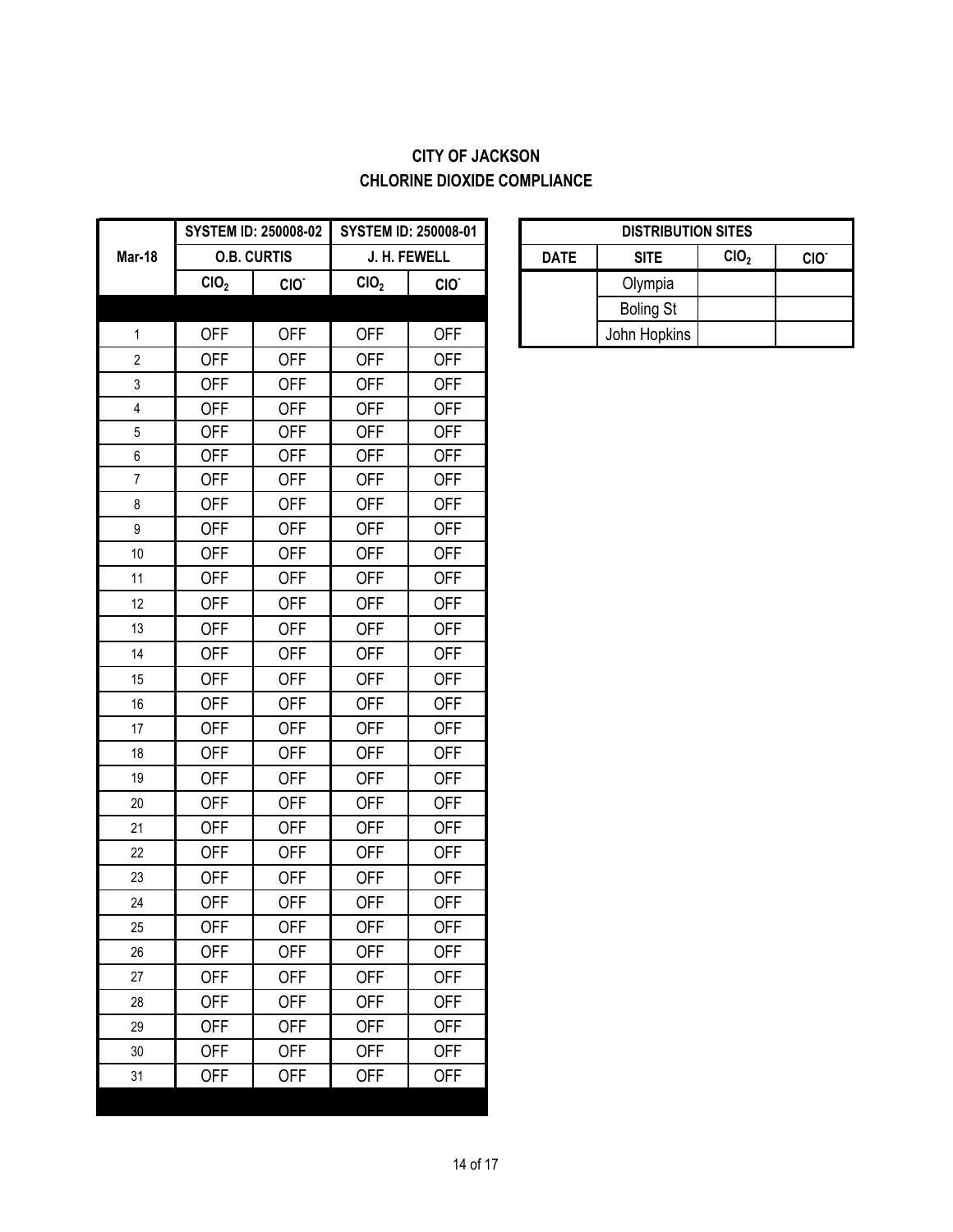### **CITY OF JACKSON TOC REMOVAL SUMMARY**

| 50.0%                                          | 40.0%     | 30.0% |  |  |  |  |  |
|------------------------------------------------|-----------|-------|--|--|--|--|--|
| 45.0%                                          | 35.0%     | 25.0% |  |  |  |  |  |
| 35.0%                                          | 25.0%     | 15.0% |  |  |  |  |  |
| $0 - 60$                                       | $>60-120$ | >120  |  |  |  |  |  |
| Source Water Alkalinity, ppm<br>as $CaCO3$     |           |       |  |  |  |  |  |
| TOC Table- Required % Removal of TOC<br>Source |           |       |  |  |  |  |  |
| $>2.0$ to 4.0<br>$>4.0$ to 8.0                 | Water TOC |       |  |  |  |  |  |

# **% ACTUAL TOC REMOVED = RAW TOC - FINISHED TOC X 100% RAW TOC**

|                    | TOC Table- Required % Removal of TOC<br>Source<br>Source Water Alkalinity, ppm |                                  |            |                            |                                       | % ACTUAL TOC REMOVED = -          | <b>RAW TOC - FINISHED TOC</b>    | -X 100%                            |                             |  |  |
|--------------------|--------------------------------------------------------------------------------|----------------------------------|------------|----------------------------|---------------------------------------|-----------------------------------|----------------------------------|------------------------------------|-----------------------------|--|--|
| Water TOC<br>(ppm) |                                                                                |                                  | as $CaCO3$ |                            | <b>RAW TOC</b>                        |                                   |                                  |                                    |                             |  |  |
|                    |                                                                                | $0 - 60$                         | $>60-120$  | $>120$                     |                                       |                                   |                                  |                                    |                             |  |  |
| >2.0 to 4.0        |                                                                                | 35.0%                            | 25.0%      | 15.0%                      |                                       | <b>TOC REMOVAL RATIO =-</b>       |                                  | % ACTUAL TOC REMOVED               |                             |  |  |
| >4.0 to 8.0        |                                                                                | 45.0%                            | 35.0%      | 25.0%                      |                                       |                                   |                                  | <b>REQUIRED TOC REMOVAL</b>        |                             |  |  |
| >8.0               |                                                                                | 50.0%                            | 40.0%      | 30.0%                      | <b>TOC Summary</b>                    |                                   |                                  | <b>TOC % Removal Summary</b>       |                             |  |  |
|                    |                                                                                | Water                            |            | <b>Source Water</b>        |                                       |                                   |                                  |                                    |                             |  |  |
| <b>Date</b>        |                                                                                | <b>Treatment</b><br><b>Plant</b> |            | <b>Alkalinity</b><br>(ppm) | <b>Source Water</b><br>TOC (ppm)      | <b>Treated Water</b><br>TOC (ppm) | <b>Actual TOC</b><br>Removed (%) | <b>Required TOC</b><br>Removal (%) | <b>TOC Removal</b><br>Ratio |  |  |
|                    |                                                                                | OBC HS1                          |            | 12                         | 8.2                                   | 3.9                               | 52.4                             | 50.0                               | 1.05                        |  |  |
| 1/9/2018           |                                                                                | OBC HS2                          |            | 12                         | 8.2                                   | 4.1                               | 50.0                             | 50.0                               | 1.00                        |  |  |
|                    |                                                                                | JHF HS1                          |            | 26                         | 8.3                                   | 5.2                               | 37.3                             | 50.0                               | 0.75                        |  |  |
|                    |                                                                                | OBC HS1                          |            | 13                         | 6.8                                   | 3.1                               | 54.4                             | 50.0                               | 1.09                        |  |  |
| 1/19/2018          |                                                                                | OBC HS2                          |            | 13                         | 6.8                                   | 2.2                               | 67.6                             | 50.0                               | 1.35                        |  |  |
|                    |                                                                                | JHF HS1                          |            | 20                         | 7.2                                   | 2.0                               | 72.2                             | 50.0                               | 1.44                        |  |  |
|                    |                                                                                | OBC HS1                          |            | 12                         | 4.2                                   | 1.9                               | 54.8                             | 45.0                               | 1.22                        |  |  |
| 1/31/2018          |                                                                                | OBC HS2                          |            | 12                         | 4.2                                   | 1.3                               | 69.0                             | 45.0                               | 1.53                        |  |  |
|                    |                                                                                | JHF HS1                          |            | 17                         | 5.3                                   | 1.1                               | 79.2                             | 45.0                               | 1.76                        |  |  |
|                    |                                                                                | OBC HS1                          |            | $\overline{15}$            | $\overline{7.7}$                      | 1.9                               | 75.3                             | 45.0                               | 1.67                        |  |  |
| 2/5/2018           |                                                                                | OBC HS2                          |            | 15                         | 7.7                                   | 2.7                               | 64.9                             | 45.0                               | 1.44                        |  |  |
|                    |                                                                                | JHF HS1                          |            | 16                         | 9.7                                   | 1.4                               | 85.6                             | 50.0                               | 1.71                        |  |  |
|                    |                                                                                | OBC HS1                          |            | 15                         | 8.7                                   | 3.7                               | 57.5                             | 50.0                               | 1.15                        |  |  |
| 2/12/2008          |                                                                                | OBC HS2                          |            | 15                         | 8.7                                   | 4.0                               | 54.0                             | 50.0                               | 1.08                        |  |  |
|                    |                                                                                | JHF HS1                          |            | 15                         | 11.5                                  | 4.2                               | 63.5                             | 50.0                               | 1.27                        |  |  |
|                    |                                                                                | OBC HS1                          |            | $\overline{11}$            | 14.4                                  | 4.3                               | 70.1                             | 50.0                               | 1.40                        |  |  |
| 2/21/2018          |                                                                                | OBC HS2                          |            | 11                         | 14.4                                  | 5.1                               | 64.6                             | 50.0                               | 1.29                        |  |  |
|                    |                                                                                | JHF HS1                          |            | 11                         | 13.5                                  | 5.4                               | 60.0                             | 50.0                               | 1.20                        |  |  |
|                    |                                                                                | OBC HS1                          |            | 11                         | 12.5                                  | 4.3                               | 65.6                             | 50.0                               | 1.31                        |  |  |
| 2/27/2018          |                                                                                | OBC HS2                          |            | 11                         | 12.5                                  | 4.8                               | 61.6                             | 50.0                               | 1.23                        |  |  |
|                    |                                                                                | JHF HS1                          |            | 11                         | 12.9                                  | 3.9                               | 69.8                             | 50.0                               | 1.40                        |  |  |
|                    |                                                                                | OBC HS1                          |            | $\overline{12}$            | 6.8                                   | 3.9                               | 42.6                             | 45.0                               | 0.95                        |  |  |
| 3/5/2018           |                                                                                | OBC HS2                          |            | 12                         | 6.8                                   | 4.1                               | 39.7                             | 45.0                               | 0.88                        |  |  |
|                    |                                                                                | JHF HS1                          |            | 11                         | 8.1                                   | 3.5                               | 56.8                             | 50.0                               | 1.14                        |  |  |
|                    |                                                                                | OBC HS1                          |            | $\overline{12}$            | 11.7                                  | $\overline{3.7}$                  | 68.4                             | 50.0                               | 1.37                        |  |  |
| 3/14/2018          |                                                                                | OBC HS2                          |            | 12                         | 11.7                                  | 4.8                               | 59.0                             | 50.0                               | 1.18                        |  |  |
|                    |                                                                                | JHF HS1                          |            | 12                         | 12.8                                  | 3.8                               | 70.3                             | 50.0                               | 1.41                        |  |  |
|                    |                                                                                | OBC HS1                          |            | $\overline{13}$            | 15.9                                  | 6.9                               | 56.6                             | 50.0                               | 1.13                        |  |  |
| 3/20/2018          |                                                                                | OBC HS2                          |            | 13                         | 15.9                                  | 7.4                               | 53.5                             | 50.0                               | 1.07                        |  |  |
|                    |                                                                                | JHF HS1                          |            | 12                         | 13.2                                  | 7.0                               | 47.0                             | 50.0                               | 0.94                        |  |  |
|                    |                                                                                | OBC HS1                          |            | 10                         | 11.1                                  | 4.3                               | 61.3                             | 50.0                               | 1.23                        |  |  |
| 3/27/2018          |                                                                                | OBC HS2                          |            | 10                         | 11.1                                  | 5.0                               | 55.0                             | 50.0                               | 1.10                        |  |  |
|                    |                                                                                | JHF HS1                          |            | 12                         | 12.3                                  | 5.4                               | 56.1                             | 50.0                               | 1.12                        |  |  |
|                    |                                                                                | OBC HS1                          |            |                            |                                       |                                   |                                  |                                    |                             |  |  |
|                    |                                                                                | OBC HS2                          |            |                            |                                       |                                   |                                  |                                    |                             |  |  |
|                    |                                                                                | JHF HS1                          |            |                            |                                       |                                   |                                  |                                    |                             |  |  |
| <b>RUNNING</b>     |                                                                                | OBC HS1                          |            |                            |                                       |                                   |                                  |                                    | 1.23                        |  |  |
| <b>ANNUAL</b>      |                                                                                | OBC HS2                          |            |                            |                                       |                                   |                                  |                                    | 1.20                        |  |  |
| <b>AVERAGE</b>     |                                                                                | JHF HS1                          |            |                            |                                       |                                   |                                  |                                    | 1.28                        |  |  |
|                    |                                                                                |                                  |            |                            | TOTAL COMBINED RUNNING ANNUAL AVERAGE |                                   |                                  |                                    |                             |  |  |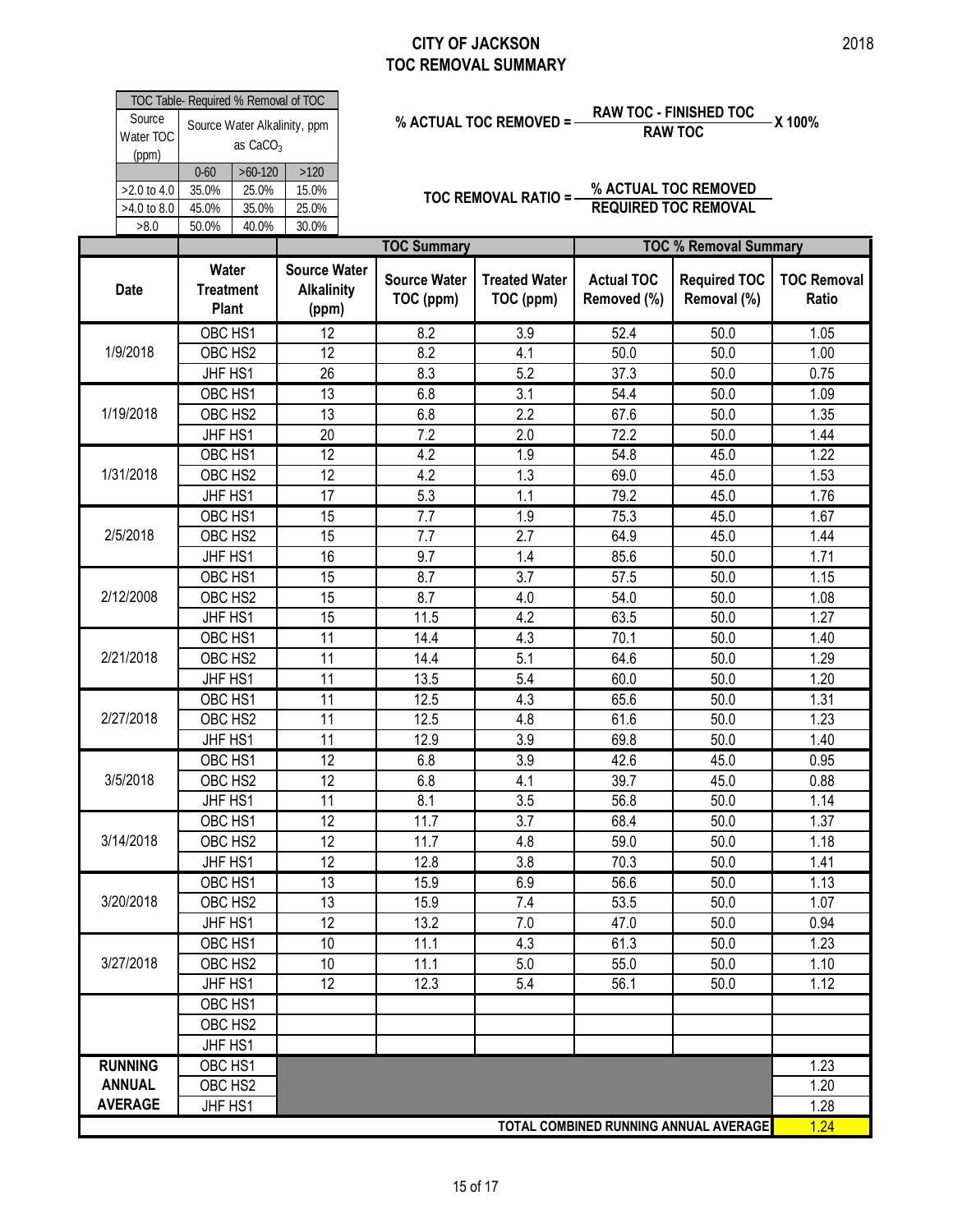### **CITY OF JACKSON CORROSION CONTROL DATA**

| February 2018 |                          | <b>SYSTEM ID: 250008-02</b> |                 |                   |              |                       |                   |              | <b>SYSTEM ID: 250008-01</b> |                       |  |
|---------------|--------------------------|-----------------------------|-----------------|-------------------|--------------|-----------------------|-------------------|--------------|-----------------------------|-----------------------|--|
| <b>DAILY</b>  |                          | OBC HS1<br>OBC HS2          |                 |                   |              |                       |                   | <b>JHF</b>   |                             |                       |  |
|               | <b>CALCULATIONS</b>      | pH                          | <b>Hardness</b> | <b>Alkalinity</b> | pH           | <b>Hardness</b>       | <b>Alkalinity</b> | pH           | <b>Hardness</b>             | <b>Alkalinity</b>     |  |
|               | <b>MIN</b>               | 8.23                        | $\overline{25}$ | 28                | 8.11         | $\overline{22}$       | $\overline{25}$   | 9.01         | 79                          | 16                    |  |
| 1             | <b>MAX</b>               | 9.23                        | 30              | $\overline{37}$   | 9.21         | 36                    | $\overline{31}$   | 9.16         | 84                          | $\overline{35}$       |  |
|               | <b>AVG</b>               | 8.76                        | $\overline{27}$ | $\overline{33}$   | 8.91         | $\overline{27}$       | $\overline{28}$   | 9.08         | 81                          | $\overline{25}$       |  |
|               | <b>MIN</b>               | 9.51                        | 14              | 31                | 8.80         | 16                    | $\overline{22}$   | 8.98         | 73                          | $\overline{22}$       |  |
| $\mathbf{2}$  | <b>MAX</b>               | 9.72                        | $\overline{31}$ | $\overline{36}$   | 9.54         | 29                    | 32                | 9.14         | 78                          | 35                    |  |
|               | <b>AVG</b>               | 9.58                        | $\overline{21}$ | $\overline{34}$   | 9.23         | 21                    | $\overline{28}$   | 9.09         | 76                          | $\overline{31}$       |  |
|               | <b>MIN</b>               | 9.52                        | $\overline{14}$ | 30                | 9.19         | $\overline{11}$       | $\overline{20}$   | 9.28         | 83                          | $\overline{20}$       |  |
| 3             | <b>MAX</b>               | 9.90                        | 25              | 37                | 9.66         | 22                    | 33                | 9.47         | 92                          | 25                    |  |
|               | <b>AVG</b>               | 9.67                        | 18              | 33                | 9.41         | 15                    | 25                | 9.37         | 86                          | 22                    |  |
|               | <b>MIN</b>               | 9.34                        | 15              | 35                | 8.98         | $\overline{18}$       | $\overline{25}$   | 9.17         | $\overline{77}$             | $\overline{18}$       |  |
| 4             | <b>MAX</b>               | 9.51                        | 26              | 39                | 9.21         | 28                    | 35                | 9.41         | 85                          | 35                    |  |
|               | <b>AVG</b>               | 9.42                        | 22              | 37                | 9.14         | 22                    | 30                | 9.27         | 81                          | 29                    |  |
| 5             | <b>MIN</b><br><b>MAX</b> | 9.50                        | 18              | 34<br>37          | 9.12         | $\overline{22}$<br>26 | 35<br>38          | 9.43         | 81<br>84                    | $\overline{21}$<br>38 |  |
|               | <b>AVG</b>               | 9.58<br>9.54                | 25<br>21        | 35                | 9.35<br>9.26 | 24                    | 36                | 9.53<br>9.49 | 83                          | 29                    |  |
|               | <b>MIN</b>               | 9.38                        | 16              | 30                | 9.05         | $\overline{14}$       | $\overline{28}$   | 9.09         | 77                          | $\overline{22}$       |  |
| 6             | <b>MAX</b>               | 9.61                        | 32              | 35                | 9.27         | 29                    | 35                | 9.25         | 83                          | 38                    |  |
|               | <b>AVG</b>               | 9.52                        | 25              | 33                | 9.18         | 23                    | 32                | 9.20         | 79                          | 29                    |  |
|               | <b>MIN</b>               | 9.23                        | 15              | 29                | 8.79         | $\overline{17}$       | 17                | 9.21         | 75                          | 21                    |  |
| 7             | <b>MAX</b>               | 9.65                        | 31              | 35                | 9.28         | 26                    | 34                | 9.42         | 81                          | 33                    |  |
|               | <b>AVG</b>               | 9.53                        | 24              | 31                | 9.16         | 20                    | 25                | 9.33         | 77                          | $\overline{27}$       |  |
|               | <b>MIN</b>               | 9.42                        | $\overline{14}$ | $\overline{24}$   | 8.18         | 16                    | 21                | 9.23         | $\overline{80}$             | 21                    |  |
| 8             | <b>MAX</b>               | 9.94                        | 25              | 33                | 9.52         | 35                    | 38                | 9.44         | 84                          | $\overline{32}$       |  |
|               | <b>AVG</b>               | 9.65                        | 21              | 30                | 9.17         | 27                    | 28                | 9.34         | 81                          | $\overline{26}$       |  |
|               | <b>MIN</b>               | 8.44                        | 16              | 26                | 8.60         | 15                    | $\overline{27}$   | 9.42         | 76                          | 24                    |  |
| 9             | <b>MAX</b>               | 9.66                        | $\overline{32}$ | $\overline{32}$   | 9.56         | 32                    | 34                | 9.61         | 79                          | $\overline{28}$       |  |
|               | <b>AVG</b>               | 9.33                        | 21              | $\overline{30}$   | 9.19         | $\overline{21}$       | $\overline{30}$   | 9.48         | 78                          | $\overline{26}$       |  |
|               | <b>MIN</b>               | 9.36                        | 19              | 26                | 8.95         | $\overline{17}$       | $\overline{25}$   | 9.42         | 74                          | $\overline{23}$       |  |
| 10            | <b>MAX</b>               | 9.61                        | 33              | $\overline{38}$   | 9.39         | $\overline{21}$       | $\overline{34}$   | 9.59         | 79                          | $\overline{26}$       |  |
|               | <b>AVG</b>               | 9.44                        | $\overline{22}$ | $\overline{34}$   | 9.16         | 19                    | 29                | 9.51         | $\overline{77}$             | 25                    |  |
|               | <b>MIN</b>               | 9.33                        | $\overline{22}$ | 33                | 9.29         | 20                    | $\overline{27}$   | 9.06         | 76                          | 26                    |  |
| 11            | <b>MAX</b>               | 9.88                        | $\overline{26}$ | $\overline{37}$   | 9.43         | 25                    | $\overline{36}$   | 9.57         | $\overline{84}$             | $\overline{34}$       |  |
|               | <b>AVG</b>               | 9.55                        | $\overline{24}$ | $\overline{35}$   | 9.36         | $\overline{23}$       | $\overline{31}$   | 9.29         | $\overline{80}$             | $\overline{31}$       |  |
|               | <b>MIN</b>               | 9.31                        | 22              | $\overline{27}$   | 9.31         | 24                    | 23                | 9.23         | 67                          | $\overline{31}$       |  |
| 12            | <b>MAX</b>               | 9.81                        | 27              | 31                | 9.67         | 32                    | 36                | 9.63         | 78                          | 33                    |  |
|               | <b>AVG</b><br><b>MIN</b> | 9.59<br>9.34                | 25<br>13        | 30<br>30          | 9.46<br>9.37 | 28<br>15              | 31<br>30          | 9.42<br>9.40 | 74<br>$\overline{77}$       | 32<br>24              |  |
| 13            | <b>MAX</b>               | 9.58                        | 28              | 34                | 9.87         | 28                    | 36                | 9.79         | 88                          | 30                    |  |
|               | <b>AVG</b>               | 9.47                        | 21              | 32                | 9.59         | 22                    | 33                | 9.58         | 81                          | 28                    |  |
|               | <b>MIN</b>               | 9.55                        | 18              | $\overline{25}$   | 9.61         | 14                    | 26                | 9.33         | 83                          | 23                    |  |
| 14            | <b>MAX</b>               | 9.87                        | 28              | 34                | 9.81         | 30                    | 37                | 9.51         | 95                          | 37                    |  |
|               | <b>AVG</b>               | 9.69                        | 23              | 31                | 9.67         | 21                    | 32                | 9.40         | 88                          | 28                    |  |
|               | <b>MIN</b>               | 9.10                        | 15              | $\overline{25}$   | 9.52         | $\overline{14}$       | $\overline{25}$   | 9.24         | 76                          | $\overline{20}$       |  |
| 15            | <b>MAX</b>               | 9.81                        | 31              | 41                | 9.74         | 37                    | 32                | 9.56         | 84                          | 35                    |  |
|               | <b>AVG</b>               | 9.62                        | 22              | 33                | 9.66         | 24                    | 29                | 9.38         | 81                          | 26                    |  |
|               | <b>MIN</b>               | 9.30                        | 15              | 30                | 9.51         | 15                    | $\overline{27}$   | 9.03         | $\overline{75}$             | $\overline{18}$       |  |
| 16            | <b>MAX</b>               | 9.67                        | 21              | 36                | 9.61         | 26                    | 38                | 9.30         | 83                          | 26                    |  |
|               | <b>AVG</b>               | 9.51                        | 18              | 33                | 9.56         | 19                    | 32                | 9.17         | 80                          | 23                    |  |